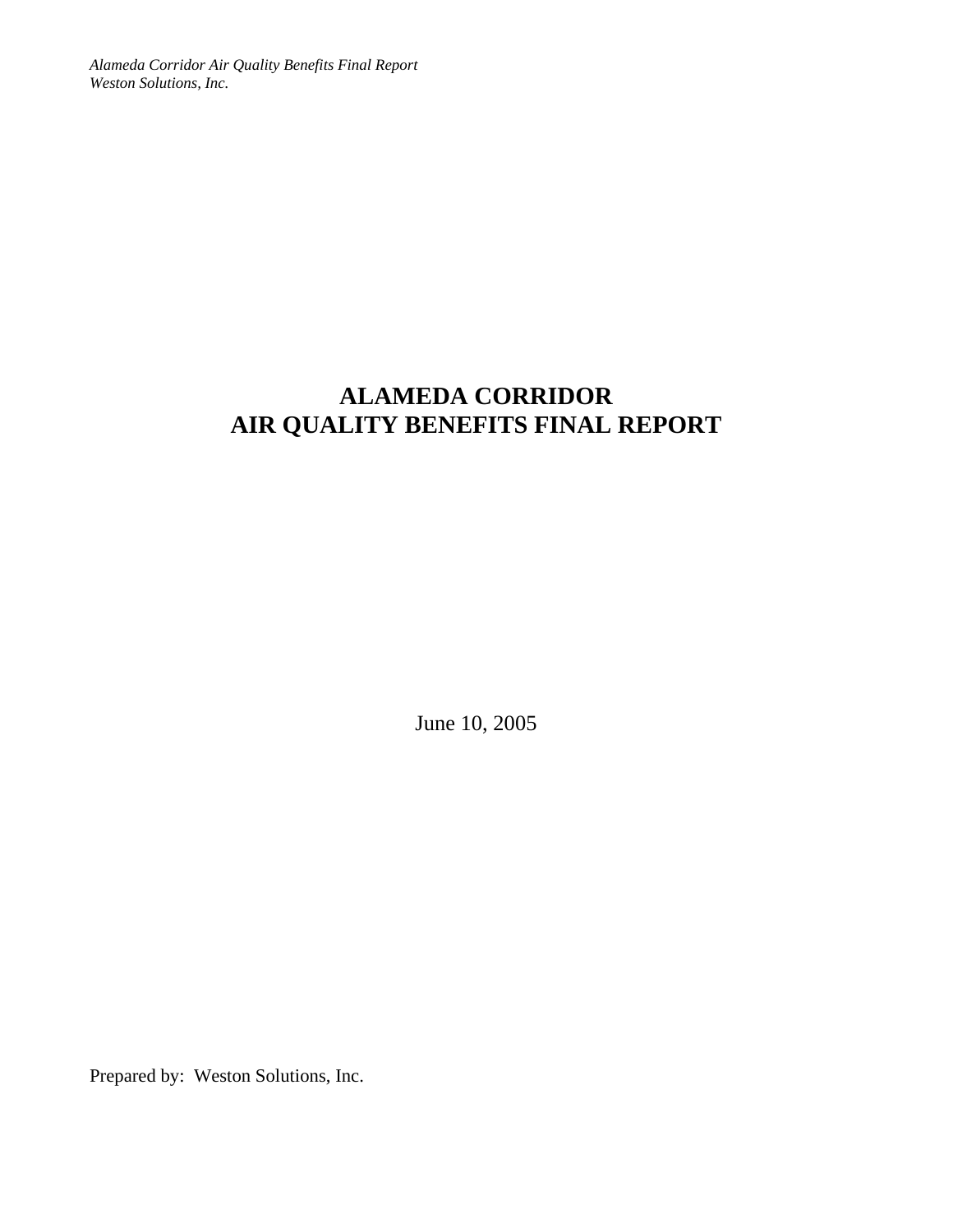### **ALAMEDA CORRIDOR AIR QUALITY BENEFITS REPORT**

#### **EXECUTIVE SUMMARY**

The movement of goods and cargo through the Ports of Los Angeles and Long Beach has increased dramatically in the last several years, and the region has felt the impacts in terms of increased traffic congestion and the impacts on air quality due to emissions from port-related activities. The Ports and air pollution control authorities have embarked on numerous strategies to reduce emissions from port operations both to achieve air quality standards and to respond to the concerns of the community. These efforts have focused on reducing emissions from the sources of emissions such as marine vessels, cargo handling equipment, trucks and trains. However, much less attention has been focused on emission reductions that occur as the result of greater efficiency in the handling of cargo through the Ports. The most significant project in this region to address the efficient movement of port cargo is the Alameda Corridor, which began operation in April of 2002. This report addresses the benefits of the Alameda Corridor in terms of reducing traffic delays associated with the rail transport of freight from the Ports to downtown Los Angeles along the previous rail lines and to the Inland Empire, quantifying the reductions in emissions that have occurred since the Alameda Corridor began operation. The document also estimates the future air quality benefits from increased utilization of rail transport over transportation by truck.

The Alameda Corridor allows trains to move more efficiently from the Ports of Long Beach and Los Angeles through downtown and this increased efficiency produces a regional air quality benefit. Air quality benefits are realized by three means: consolidation of pre-existing rail lines with longer routes into a more direct route to downtown, allowing trains to operate at faster speeds; elimination of vehicular wait times and emission reductions at grade crossings; and increased rail capacity on a consolidated corridor which allow more cargo to be transported by rail rather than truck.

Table 1 summarizes the benefits to date associated with the Alameda Corridor. These emissions reductions were then projected into the future to determine whether the Corridor continues to produce benefits under future growth and emission control scenarios.

| <b>Emission Reductions (tons)</b> |     |        |        |             |      |  |  |  |  |  |  |
|-----------------------------------|-----|--------|--------|-------------|------|--|--|--|--|--|--|
| Year                              | ROG |        | NOx    | <b>PM10</b> | SOx  |  |  |  |  |  |  |
| 2002*-2004<br>253.9               |     | 2371.9 | 1170.2 | 48.4        | 20.4 |  |  |  |  |  |  |

Table 1: Existing Emission Benefits from the Alameda Corridor

\*Benefits start in April 2002 with opening of the new Corridor and are not annualized. Detailed calculation methods are presented in an appendix to this report.

#### **Emission Reductions (tons)**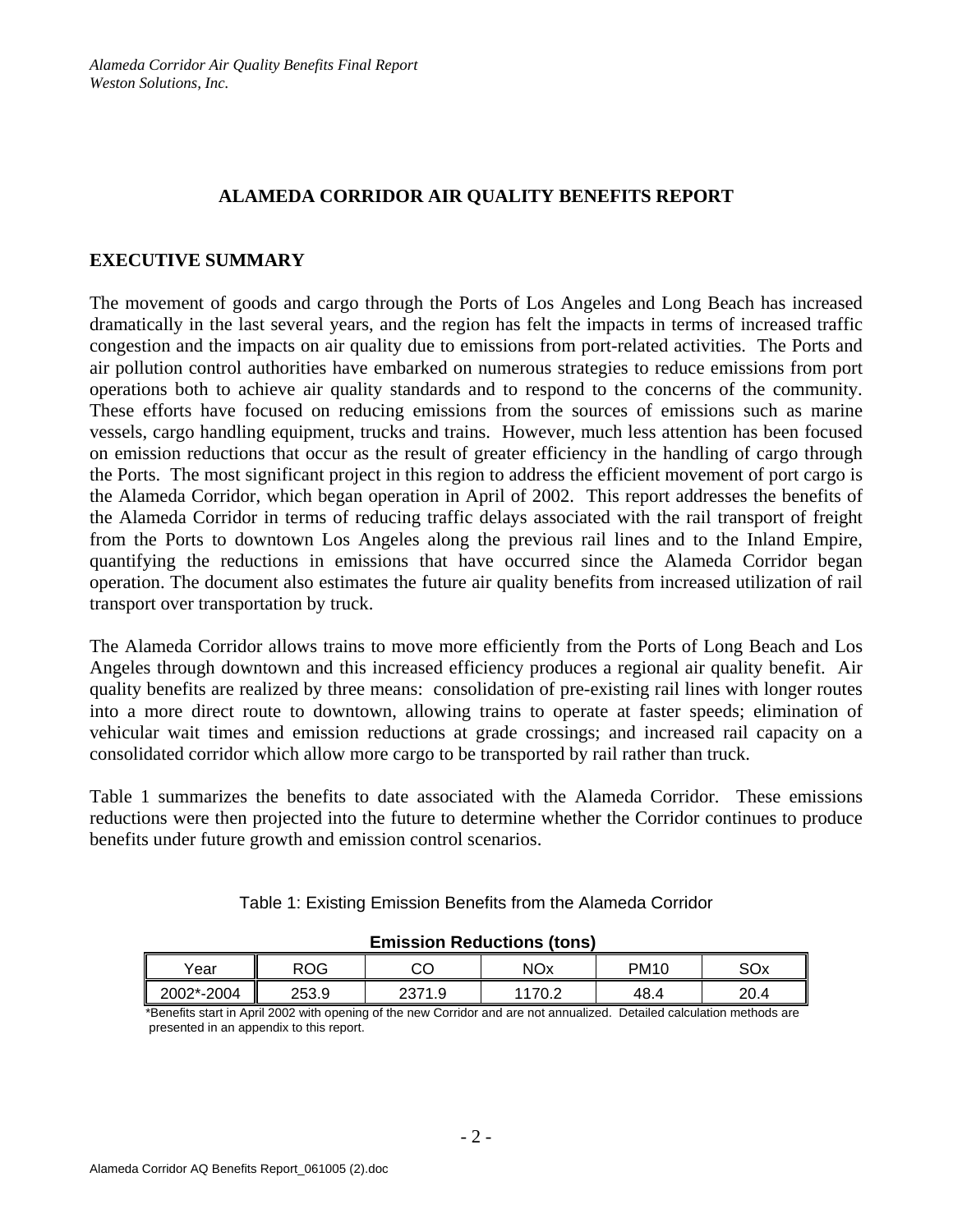In future years (2005 and 2012) basin-wide air quality benefits are realized by the utilization of the Alameda Corridor as part of the rail transportation route from the Ports to either Cajon Summit or Beaumont Pass. The benefits represent the reductions in emissions over the emissions that would have occurred if rail freight had continued to be transported over the existing rail lines and the added truck trips that would have been required when the capacity of the existing lines was reached in 2004. Tables 2 and 3 summarize the emission benefits along the Corridor and in the Inland Empire within the South Coast Air Basin (SCAB).

#### Table 2: 2005 Basin-wide Emission Benefits from the Alameda Corridor

| 2005                 | <b>ROG</b> | CO   | <b>NOx</b> | <b>PM10</b> | SOx |
|----------------------|------------|------|------------|-------------|-----|
| Corridor             | 17.4       | 34.5 | 338.8      | 12.4        | 3.6 |
| <b>Inland Empire</b> |            | 1.0  | 57.8       | 1.8         | 2.6 |
| Cumulative           | 19.1       | 35.5 | 396.6      | 14.2        | 6.2 |

**Emission Reductions (tons)**

| Table 3: 2012 Basin-wide Emission Benefits from the Alameda Corridor |
|----------------------------------------------------------------------|
|                                                                      |

| 2012          | <b>ROG</b>    | CO    | <b>NO<sub>x</sub></b> | <b>PM10</b> | SO <sub>x</sub> |  |  |  |  |  |  |  |
|---------------|---------------|-------|-----------------------|-------------|-----------------|--|--|--|--|--|--|--|
| Corridor      | 33.7          | 109.1 | 519.6                 | 9.4         |                 |  |  |  |  |  |  |  |
| Inland Empire | 67.7<br>195.1 |       | 1562.4                | 9.7         | 3.0             |  |  |  |  |  |  |  |
| Cumulative    | 101.4         | 304.2 | 2082.0                | 19.1        | 4.0             |  |  |  |  |  |  |  |

#### **Emission Reductions (tons)**

From 2002 to 2012, comparing the movement of the same number of containers using locomotives as opposed to trucks, locomotives along the Corridor continue to produce between 2.4 and 4.5 times less NOx and between 2 and 3 times less PM10 than trucks in both current and future years, even as locomotives and trucks become cleaner.

Although NOx and PM10 from locomotives contribute only 2.4 and 0.3 percent of total emissions in the South Coast Air Basin, nevertheless it is important that all sources contribute to regional air quality improvement. Other current and future benefits of the Alameda Corridor include reduction of cancer risk, reduced risk of hazardous material (hazmat) release, and other mass transit improvements. Imposing prohibitively expensive control technologies on locomotives that cause an economic shift to truck transport will not contribute to regional air quality improvements. In fact, it could actually result in an increase in pollutant burden. The most prudent approach to achieving air quality benefits while accommodating growth in cargo transport in the SCAB is to increase the use of rail infrastructure.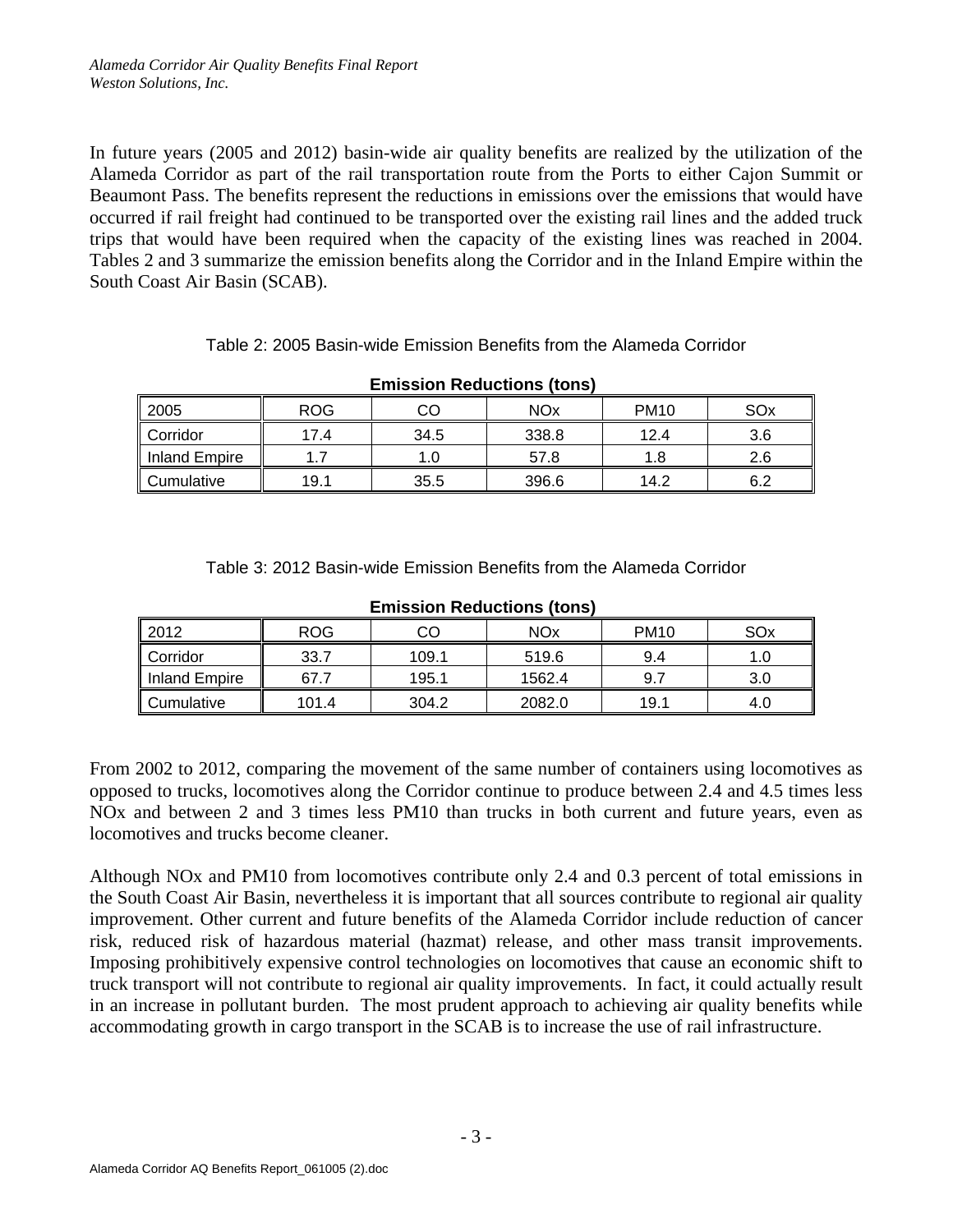## **1. INTRODUCTION:**

In the 2003 Air Quality Management Plan  $(AQMP)$  for the SCAB region<sup>1</sup> locomotive emissions are classified under the major source category for off-road vehicles, which consist of more than one hundred equipment types, including ships, aircraft, locomotive, recreational vehicles, construction equipment, etc. In the summary of emissions by major source category for 2006 the AQMP predicts that off-road vehicles will contribute 31% or 106580 tons/year (Figure 1) of regional NOx emissions and 7% or 7665 tons/year (Figure 2) of regional PM emissions.

The California Air Resources Board<sup>2</sup> estimated for 2003 that within the South Coast Air Basin, NOx and PM10 locomotive emissions (road hauling and switching) make up approximately 2.4% and 0.3% respectively of the total 2003 annual emissions. Related to all off-road source emissions locomotives contribute 9.1% NOx and 3.6% PM respectively.

In a recent port-wide baseline air emissions inventory<sup>3</sup> prepared by Starcrest for the Port of LA, 2001 emissions related to transportation of cargo originating from the Port of LA within the SCAB Region were analyzed. The summary of emissions by major source category from this study indicates that emissions from locomotives contribute 13% or 2465.8 tons/year of total port-related NOx (Figure 3) and 6% or 60.1 tons/year of total port-related PM cargo transportation emissions (Figure 4).

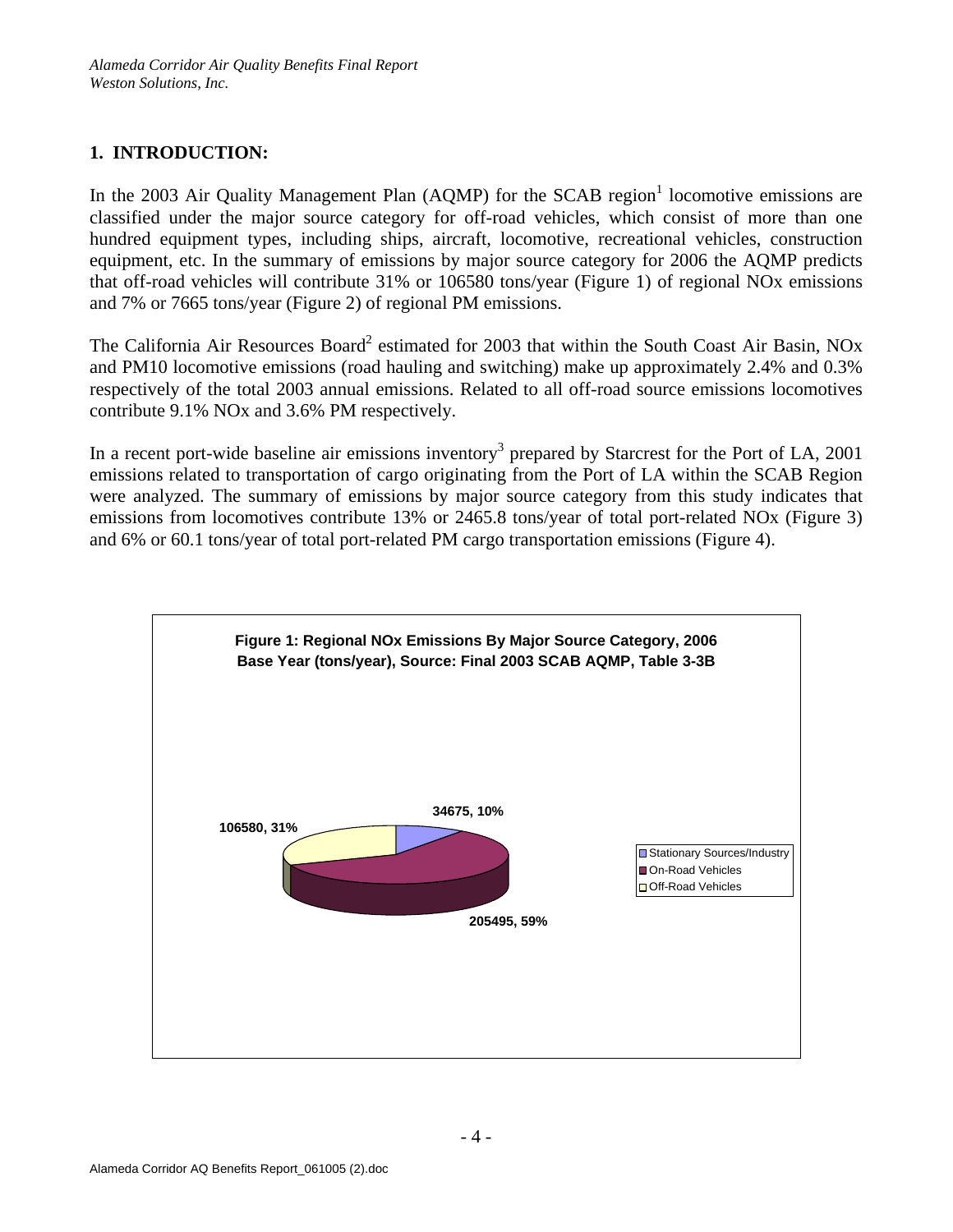

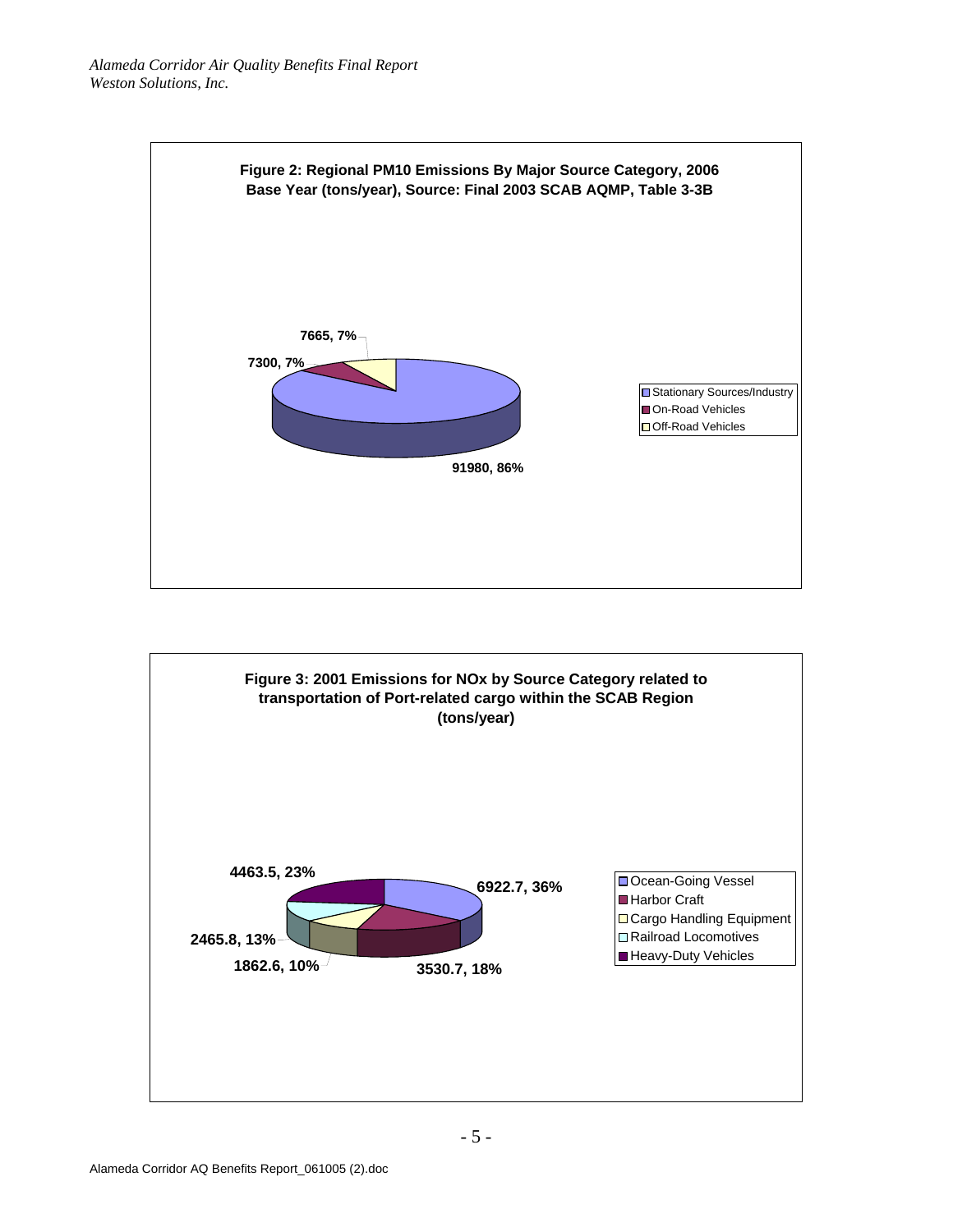

Locomotives transporting cargo contribute to the overall emissions in the SCAB and control measures for the reduction of these emissions need to be considered in air quality management planning. As a consequence, federal, state and local air quality planning documents have adopted the philosophy that all source categories must play a role in air quality improvement.

A variety of control measures have been proposed by various groups that could create disincentives for cargo handled by the Ports of Long Beach and Los Angeles from being conveyed along the Alameda Corridor. Among these measures are proposed tariffs on rail freight, demands for reduced rail traffic for environmental justice purposes and additional control technologies on locomotives that would make rail transport less attractive economically than conventional truck transport. For example, there are currently four legislative proposals that deal with locomotive emissions. These proposals include retrofit of rail yard diesel engines to accept alternative fuels, establishment of a remote sensing program to identify high-emitting locomotives, a locomotive emission mitigation program, and a joint resolution to EPA to implement locomotive engine controls nationwide. In considering any control measure it is important to understand that rail is a more efficient mode of cargo transport and this increased efficiency translates into air quality benefits to the South Coast Air Basin (SCAB).

When combined with other infrastructure improvements that increase the ability of cargo to be loaded directly to rail transportation systems, these air quality benefits become even more pronounced. These projects include expanded near-dock rail capacity and better utilization of existing on-dock rail facilities. Infrastructure improvement projects are rarely perceived as air quality control measures even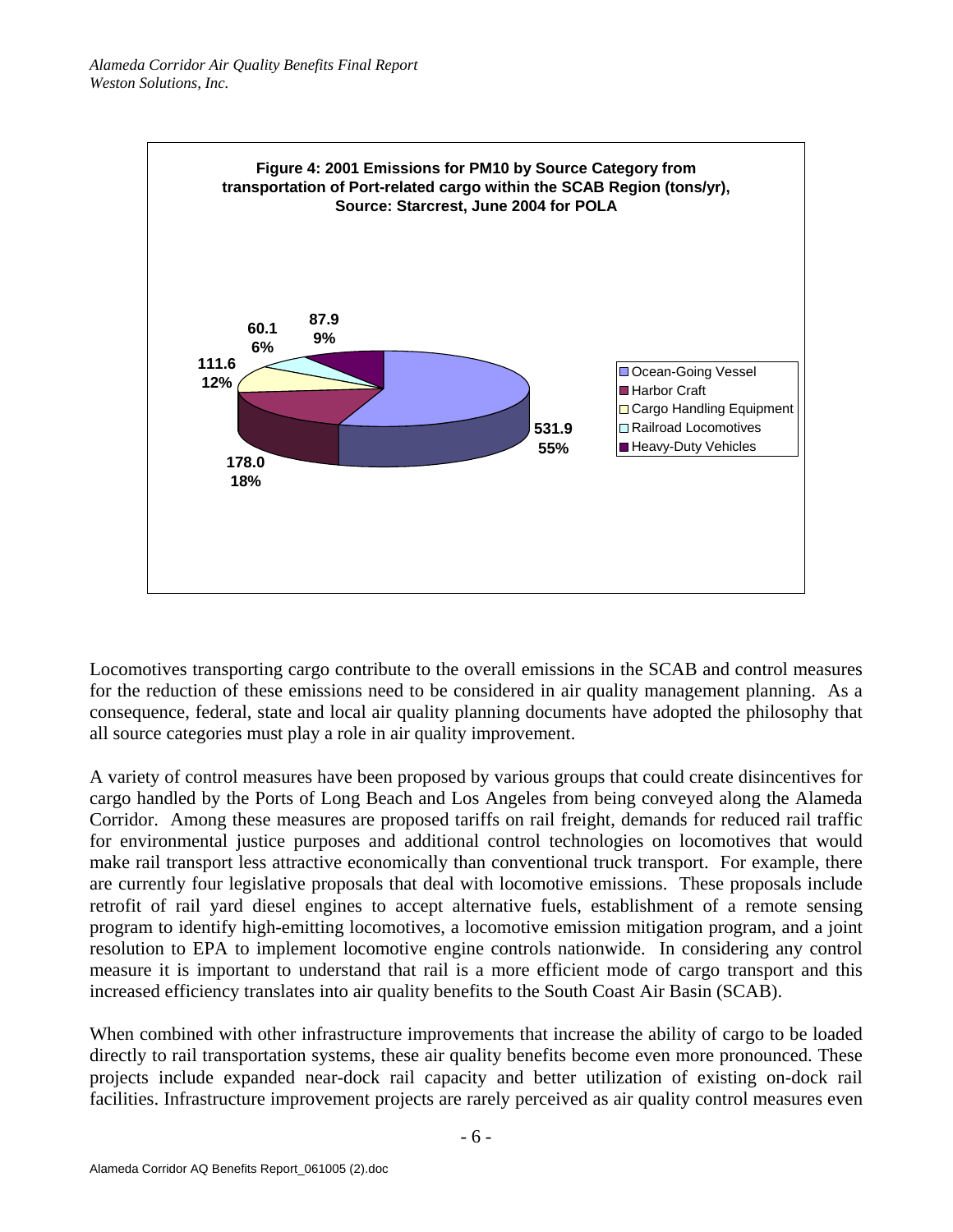though their benefits can be quantified. This study was commissioned to quantify both the direct air quality benefits of the Corridor, as well as the benefits of new infrastructure projects that would support more use of the Corridor and therefore create additional air quality benefits.

There are four main objectives to this study:

- 1. To educate the public on air quality principles as they relate to benefits from infrastructure improvements that facilitate cargo transport on trains;
- 2. To quantify the air quality benefits that the Alameda Corridor has produced to date;
- 3. To project the future air quality benefits of the Corridor given current growth projections and new infrastructure projects that will increase its use; and
- 4. To demonstrate the benefits of rail transportation over truck transportation and the need to avoid disincentives to rail transportation.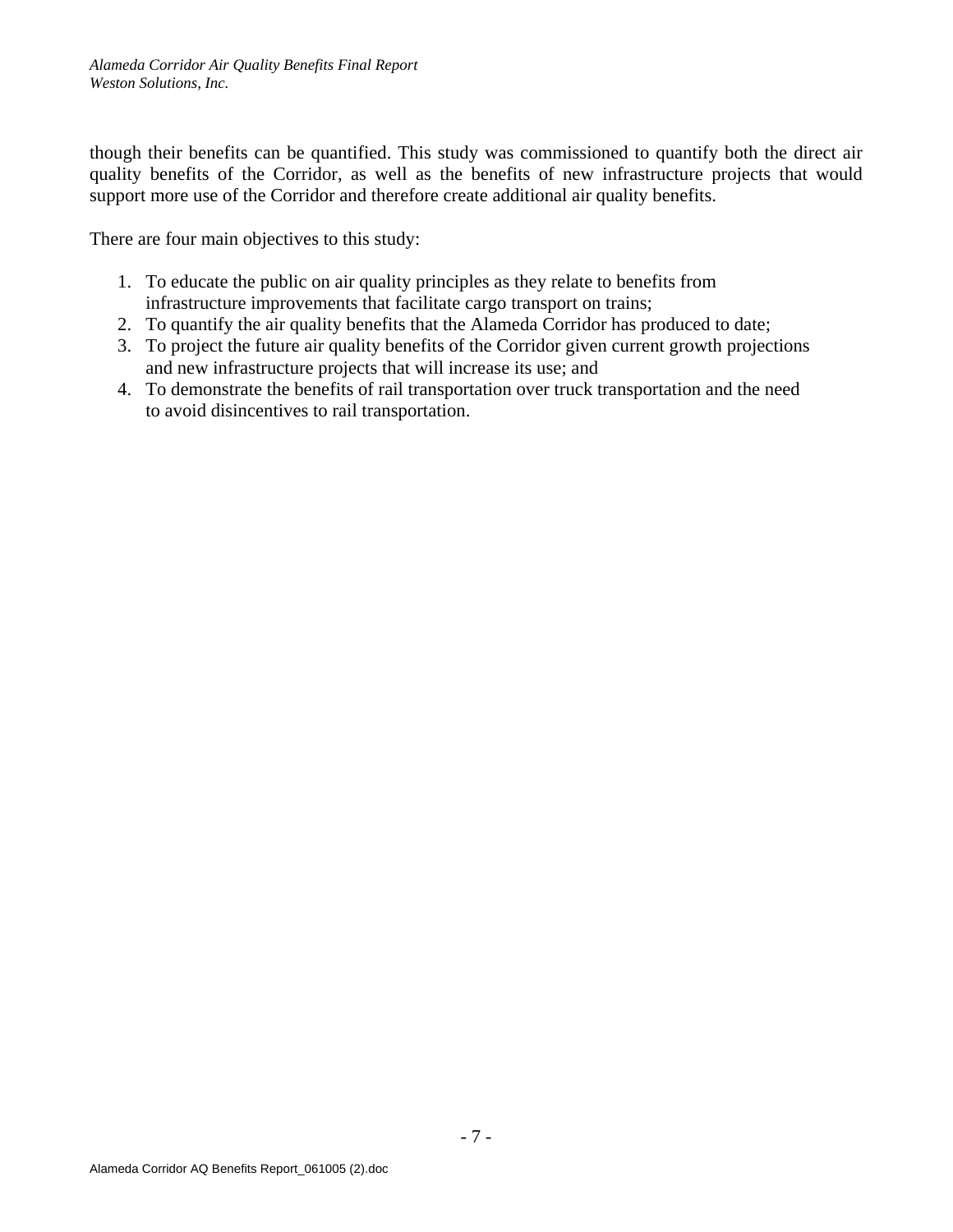### **2. DESCRIPTION OF THE ALAMEDA CORRIDOR**

The Alameda Corridor is located in southern Los Angeles County, California, running from the Ports of Long Beach and Los Angeles, 25 miles north to downtown Los Angeles, primarily along Alameda Street and the former Southern Pacific San Pedro branch right-of-way. The origin of the project can be traced to the Southern California Association of Governments<sup>5</sup> (SCAG) Ports Advisory Committee, whose study of rail access was completed in 1984. The study was conducted over mounting concern that projected train traffic associated with growth of commerce would have deleterious effects on communities north of the Ports and recommended consolidation of trains along an up-graded Southern Pacific San Pedro Branch right-of way. According to Cal EPA's "Goods Movement Action Plan" (2005) the Alameda Corridor was one of the first infrastructure projects in the country specifically built to address traffic congestion outside the Ports. The project EIR and EIS were certified in January of 1993 and March of 1996, respectively; construction was completed in April of 2002. Forty-four trains per day run along the Corridor currently.

The Schwarzenegger Administration recently expressed the following goals in its draft goods movement action plan:

- Generate jobs
- Increase mobility and relieve traffic congestion
- Improve air quality and protect public health
- Enhance public and port safety
- Improve California's quality of life

The Alameda Corridor operations have and will continue to meet all these goals. This report has been prepared to document that the Alameda Corridor has met and will continue to meet its objectives of reducing air quality effects on Port-adjacent communities.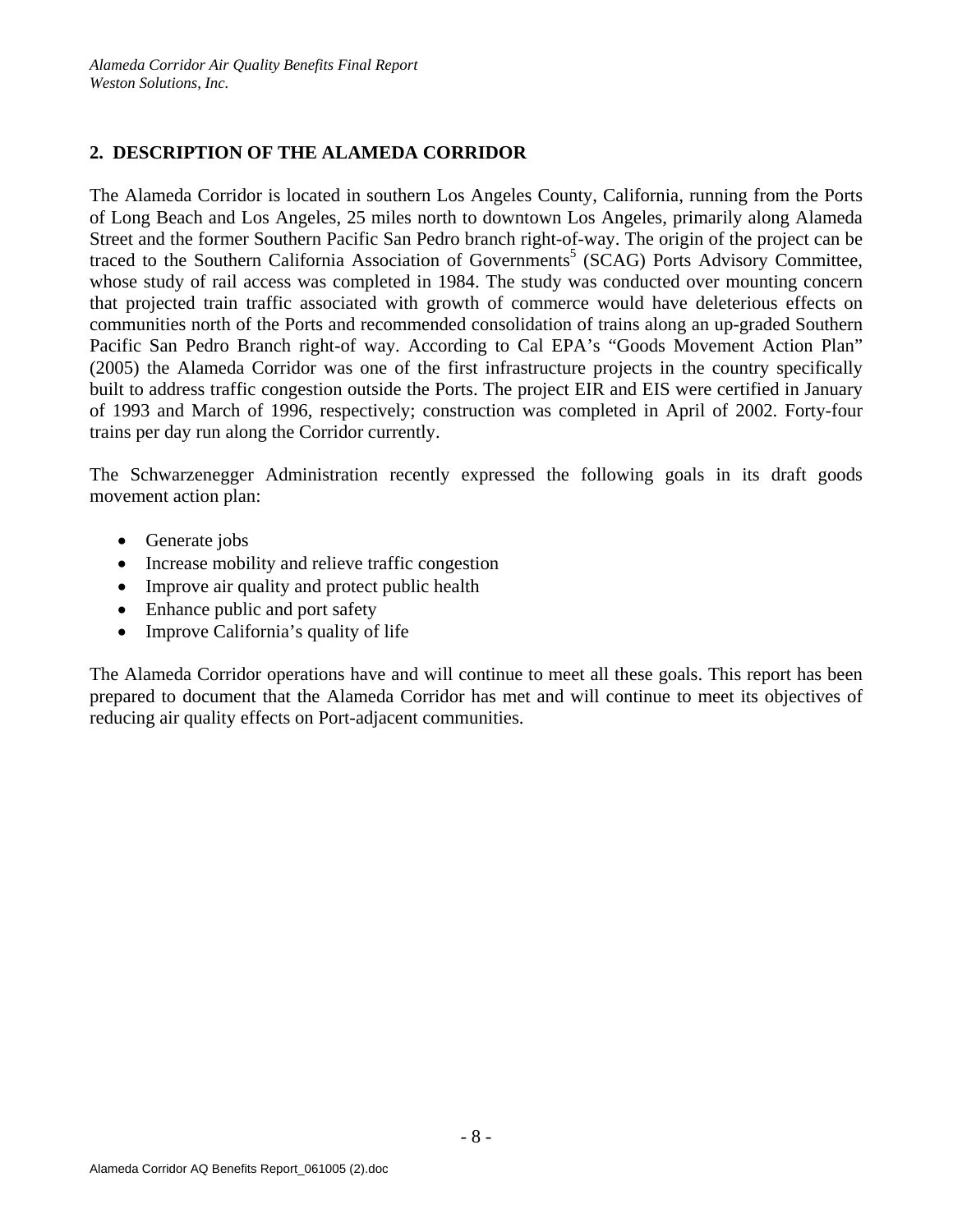

Figure 5: The Alameda Corridor and Pre-Existing Rail Transportation Lines (Source: ACTA website)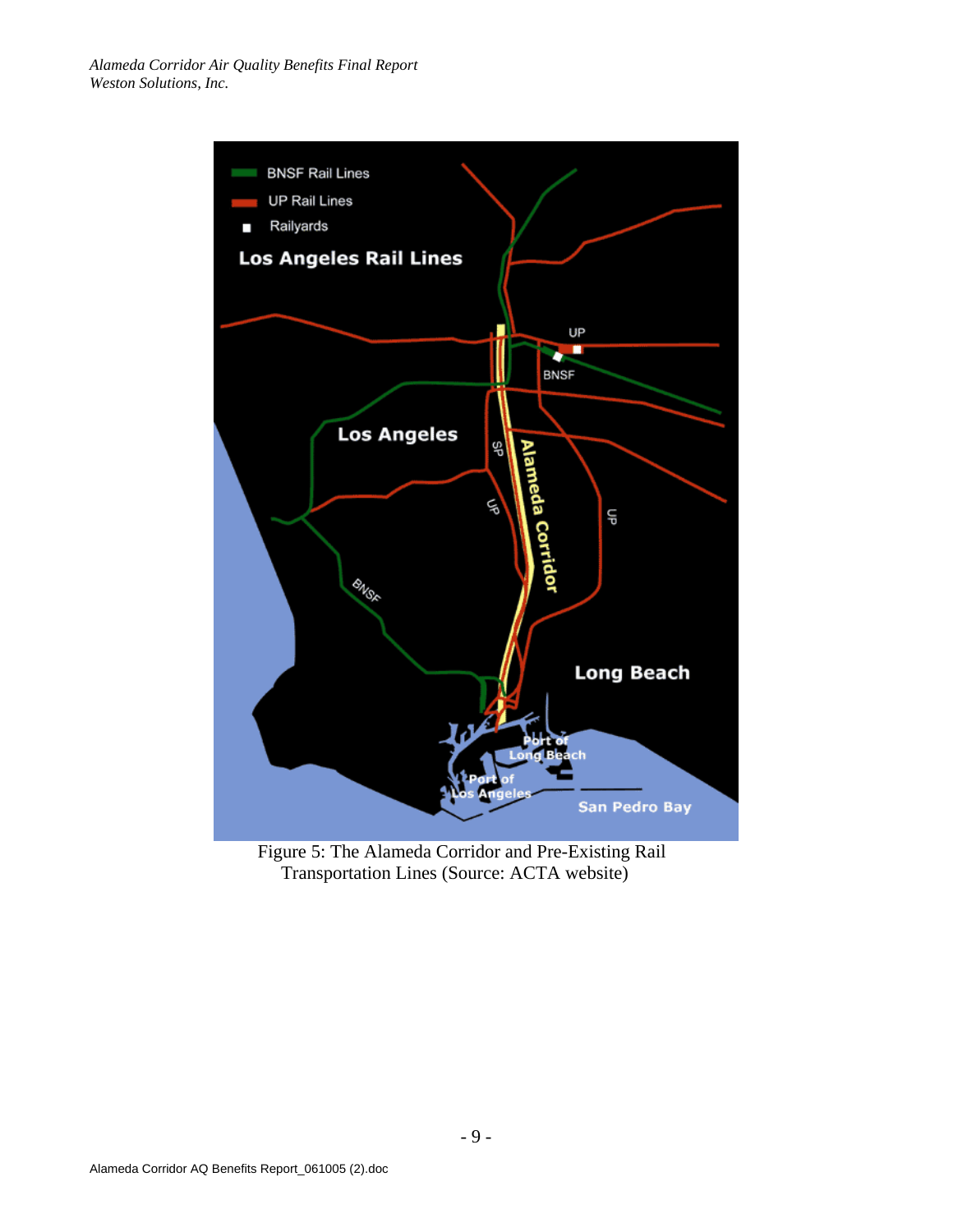### **3. CHARACTERIZATION OF AIR QUALITY BENEFITS**

Direct air quality benefits from the Alameda Corridor are achieved through the consolidation of four 10 MPH rail lines into one 40 MPH rail line, and elimination of traffic delays associated with grade crossings along those rail lines and the Alameda Corridor. Indirect air quality benefits are achieved when more cargo is diverted from truck to rail transportation. The emission characterization approach presented in this section focuses on quantifying these direct and indirect benefits.

### 3.1 Existing Benefits of the Corridor

The Alameda Corridor consolidated four separate at-grade rail lines into a single grade separated rail corridor running from the Los Angeles and Long Beach Ports to downtown Los Angeles. By eliminating grade crossings, the Corridor allows trains to move through the area more safely and without causing vehicle delays at crossings. Compared to the pre-existing routes, the Corridor is also a more direct route, meaning fewer miles are traveled by a given train. In addition, the Corridor is only used for freight transportation. Prior to the Corridor, locomotive freight transport utilized the preexisting low speed lines, thus increasing fuel consumption and the total travel time per train.

The operation of the Alameda Corridor decreases the amount of time taken by a given train to transport cargo from either Port through downtown Los Angeles from 2 hours to 45 minutes. This more efficient movement of trains results in a regional air quality benefit. Consequently, the Alameda Corridor was included as a control measure in the SCAQMD's 1991 AQMP - Transportation and Land Use Control Measure 11 and is mentioned as a Transit and System Management Measure in the 2002 Regional Transportation Improvement Program.

## *3.1.1 Locomotive Traffic Consolidation Benefits*

Using actual locomotive traffic data, the emission reduction benefits of the Corridor were calculated, starting in April 2002 when the newly built Alameda Corridor was first opened until the end of the calendar year 2004. Annual emissions for the Corridor and emissions for trains along pre-existing routes were calculated for 2002, 2003 and 2004 and summarized in Table 4. The emission reductions were calculated by subtracting Alameda Corridor locomotive emissions (Project-Scenario) from the avoided emissions associated with traveling longer distances at slower speeds along pre-existing routes within the region (Null-Scenario).

In order to calculate benefits from 2002 – 2004 the locomotive emissions (lbs/day) were calculated by multiplying the daily power consumption with the corresponding emission factors, which were derived from the actual locomotive duty cycles. The daily power consumption was calculated by multiplying 39, 40 and 44 trains per day for the years 2002, 2003 and 2004, with average train-hours on preexisting regional train routes (BNSF, SP, UP) and average locomotive cycle horsepower, assuming 4 locomotives per train. The daily locomotive emissions were then annualized (tons/year).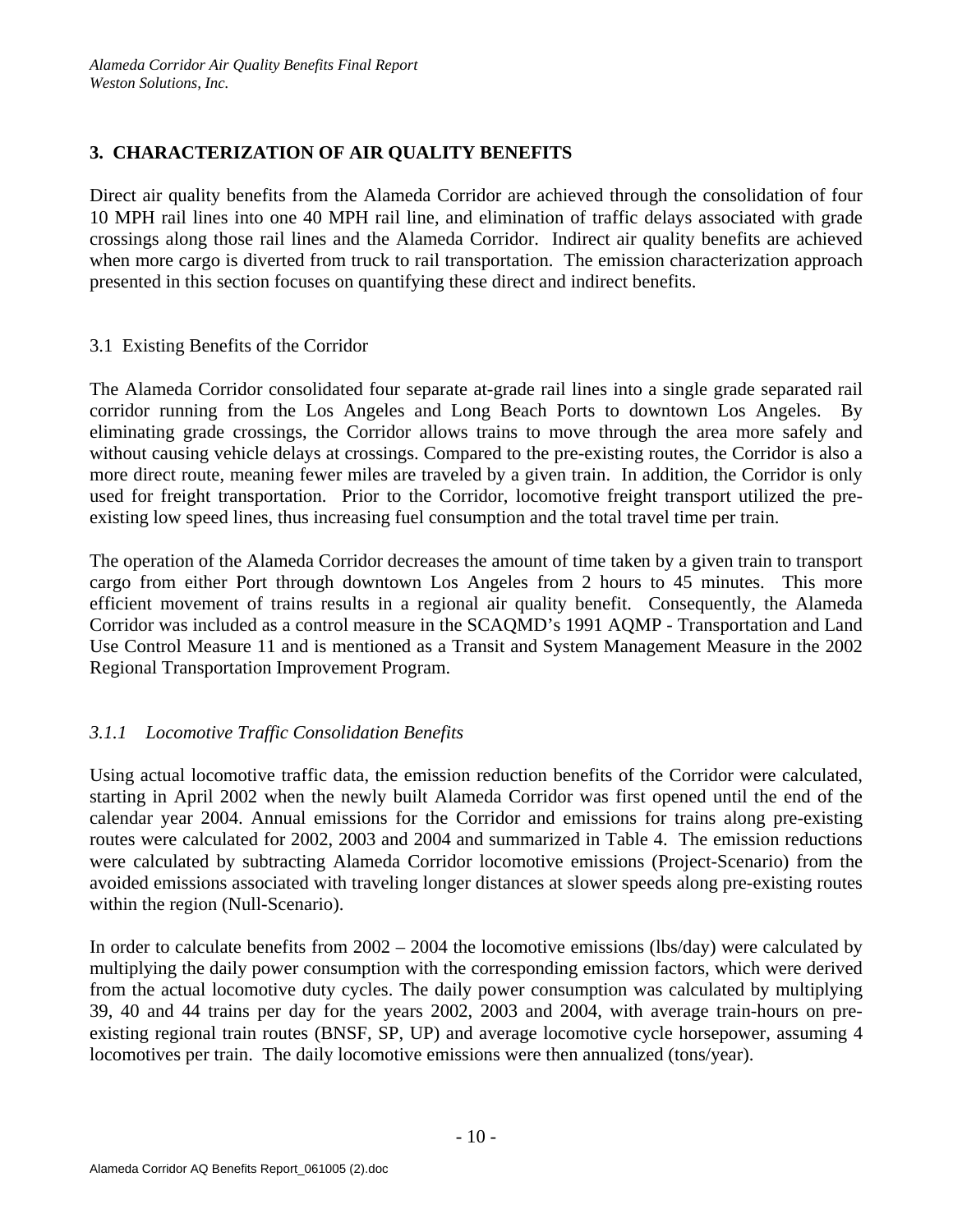| Year              | <b>ROG</b>                   | CO           | <b>NO<sub>x</sub></b> | <b>PM10</b>  | SO <sub>x</sub> |  |
|-------------------|------------------------------|--------------|-----------------------|--------------|-----------------|--|
| 2002 Null*        | 27.8                         | 32.2         | 877.8                 | 21.7         | 46.4            |  |
| 2002 Project*     | 19.2                         | 25.1         | 676.5                 | 14.0         | 42.1            |  |
| 2002 Benefits*    | $8.6(-31%)$                  | $7.2$ (-22%) | 201.2 (-23%)          | $7.7$ (-35%) | $4.3$ (-9%)     |  |
| <b>2003 Null</b>  | 40.2                         | 46.5         | 1265.1                | 31.2         | 67.0            |  |
| 2003 Project      | 27.7                         | 36.3         | 976.9                 | 20.3         | 60.8            |  |
| 2003 Benefits     | 12.4 (-31%)                  | 10.2 (-22%)  | 288.2 (-23%)          | 11.0 (-35%)  | $6.2$ (-9%)     |  |
| <b>2004 Null</b>  | 44.2                         | 51.1         | 1391.6                | 34.3         | 73.5            |  |
| 2004 Project      | 30.7                         | 40.0         | 1074.4                | 22.3         | 67.0            |  |
| 2004 Benefits     | 13.5 (-31%)<br>$11.1 (-22%)$ |              | 317.2 (-23%)          | 12.0 (-35%)  | $6.6(-9%)$      |  |
| <b>Cumulative</b> |                              |              |                       |              |                 |  |
| <b>Benefits</b>   | 34.5                         | 28.5         | 806.6                 | 30.7         | 17.1            |  |

Table 4: Corridor Emission Reduction Benefits from Rail Efficiency (tons)

\*Benefits start in April 2002 with opening of the new Corridor and are not annualized. Detailed calculation methods are presented in an appendix to this report.

The increased efficiency of running locomotives through a consolidated Corridor versus a variety of pre-existing rail line routes resulted in a NOx emission reduction of 201 tons in the year 2002 and 317 tons in 2004. Correspondingly, PM emissions were reduced by 8 tons in the year 2002 and 12 tons in 2004. Cumulative NOx and PM10 emission reductions from the implementation of the Alameda Corridor project were 807 and 31 tons, respectively. Emissions of all other criteria pollutants (ROG, CO, SOx) show corresponding reductions from 2002 to 2004 (Table 4).

### *3.1.2 Vehicle Delay Elimination Benefits*

As noted in the previous section, the Alameda Corridor was constructed with grade separations. These grade separations also allow vehicular traffic (cars, trucks and buses) to travel unobstructed on surface streets along the length of the Corridor. Therefore, emissions of idling vehicles that previously were delayed at grade crossings waiting for trains to pass are eliminated with the operation of the Corridor. By placing the Corridor below grade, 34 grade crossings were eliminated. In addition, due to Corridor operation, 198 regional grade crossings are seldom frequented by freight trains.

In order to calculate the emission reductions associated with elimination of vehicle delay, the number of vehicles and delay times were estimated by Meyer Mohaddes from actual traffic count data scaled to account for growth factors and then translated into vehicular delay using standard algorithms. Using CARB EMFAC profiles for vehicle emissions for the years 2002, 2003 and 2004, idling emissions were then calculated for those delay times. Table 5 summarizes the annual emission reduction benefits attributed to the Alameda Corridor from the elimination of regional traffic delay.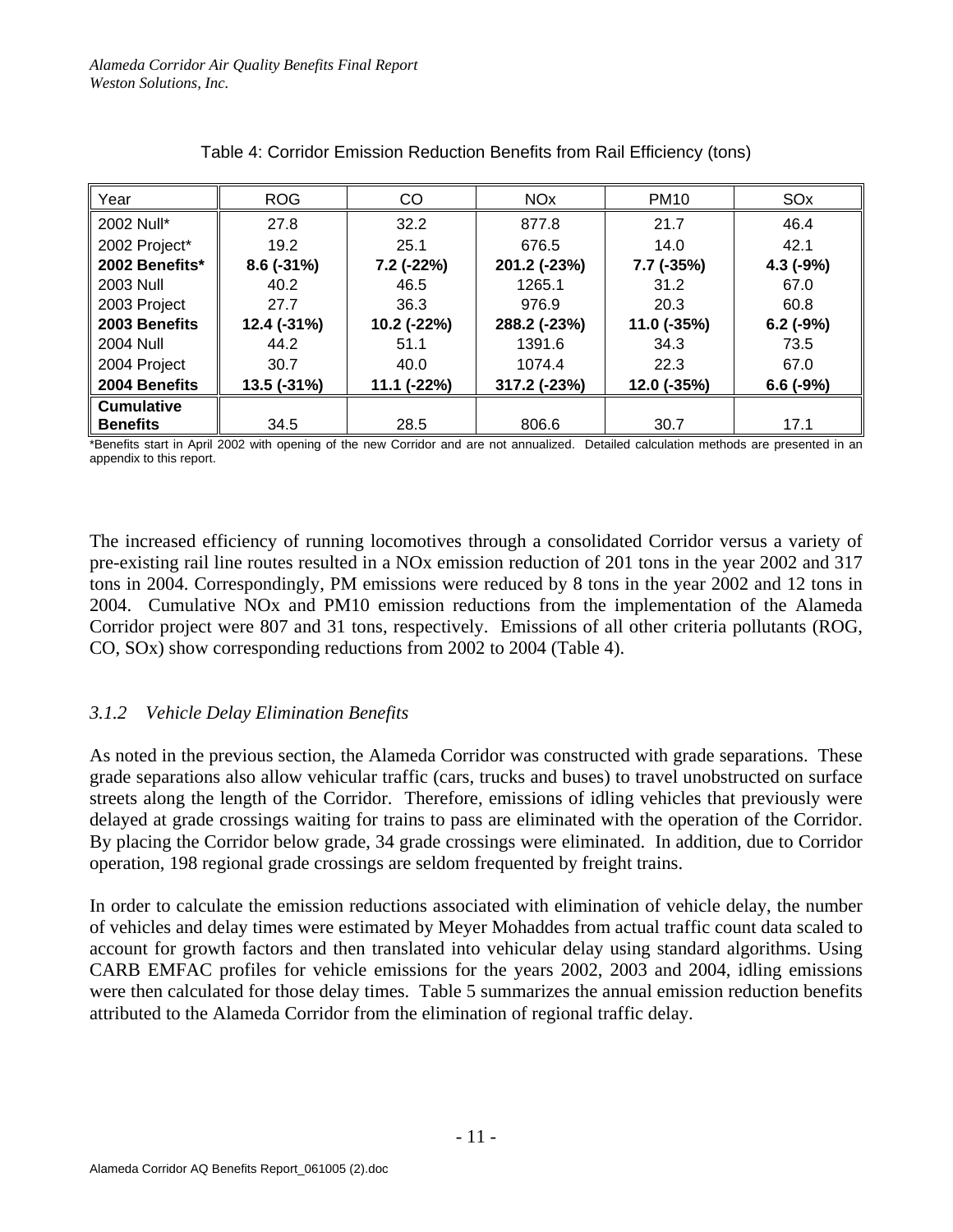| Year       | <b>ROG</b> | CO      |       | <b>PM10</b> | SOx |
|------------|------------|---------|-------|-------------|-----|
| 2002*      | 77.2       | 815.2   | 123.4 | 5.6         | 1.2 |
| 2003       | 71.8       | 768.1   | 119.2 | 5.8         | 1.0 |
| 2004       | 70.4       | 760.1   | 121.0 | 6.3         | 1.1 |
| Cumulative | 219.4      | 2,343.4 | 363.6 | 17.7        | 3.3 |

| Table 5: Corridor Emission Reduction Benefits from Traffic Delay Elimination (tons) |  |  |  |
|-------------------------------------------------------------------------------------|--|--|--|
|                                                                                     |  |  |  |
|                                                                                     |  |  |  |

\*Benefits start in April 2002 with opening of the new Corridor and are not annualized. Detailed calculation methods are presented in an appendix to this report. The emission reduction associated with elimination of traffic delay is 93% for every pollutant.

The elimination of traffic delay at grade crossings has resulted in a NOx emission reduction of 124 tons in the year 2002 and 121 tons in 2004. Correspondingly, PM emissions are reduced by 6 tons in the year 2002 and 6 tons in 2004. All other criteria pollutants (ROG, CO, SOx) show corresponding emission reductions within 2002 to 2004. It should be noted that the annual emission reduction benefits between 2002 and 2004 are slightly decreasing, since newer on-road vehicles are less polluting due to more stringent pollution standards. Cumulative emissions reductions in NOx and PM from 2002 to 2004 are 364 and 18 tons, respectively.

### *3.1.3 Overall Air Quality Benefits Realized 2002 -2004*

The overall air quality benefits realized by the Corridor to date were calculated by adding rail efficiency and traffic delay elimination emission benefits presented in the previous sections. Overall benefits are summarized in Table 6. Cumulatively since April 2002, the project has reduced the pollutant burden of the South Coast Air Basin as follows: 254 tons of ROG; 2372 tons of CO; 1170 tons of NOx; 48 tons of PM; and 20 tons of SOx.

|                                         | <b>ROG</b> | CO      | <b>NO<sub>x</sub></b> | <b>PM10</b> | SO <sub>x</sub> |
|-----------------------------------------|------------|---------|-----------------------|-------------|-----------------|
| Rail Efficiency                         | 34.5       | 28.5    | 806.6                 | 30.7        | 17.1            |
| <b>Traffic Delay Elimination</b>        | 219.4      | 2,343.4 | 363.6                 | 17.7        | 3.3             |
| Cumulative                              | 253.9      | 2371.9  | 1170.2                | 48.4        | 20.4            |
| Annualized Emission<br><b>Reduction</b> | 85%        | 92%     | 45%                   | 56%         | 23%             |

\*Benefits start in April 2002 with opening of the new Corridor and emissions are not annualized. However emission reductions are presented on an annualized basis. Detailed calculation methods are presented in an appendix to this report.

It should be noted that, if there were no rail service at all between the Ports and downtown Los Angeles, the emissions generated by nearly the 7,000 equivalent truck trips that the Corridor now carries would far exceed the emissions generated by the current number of trains.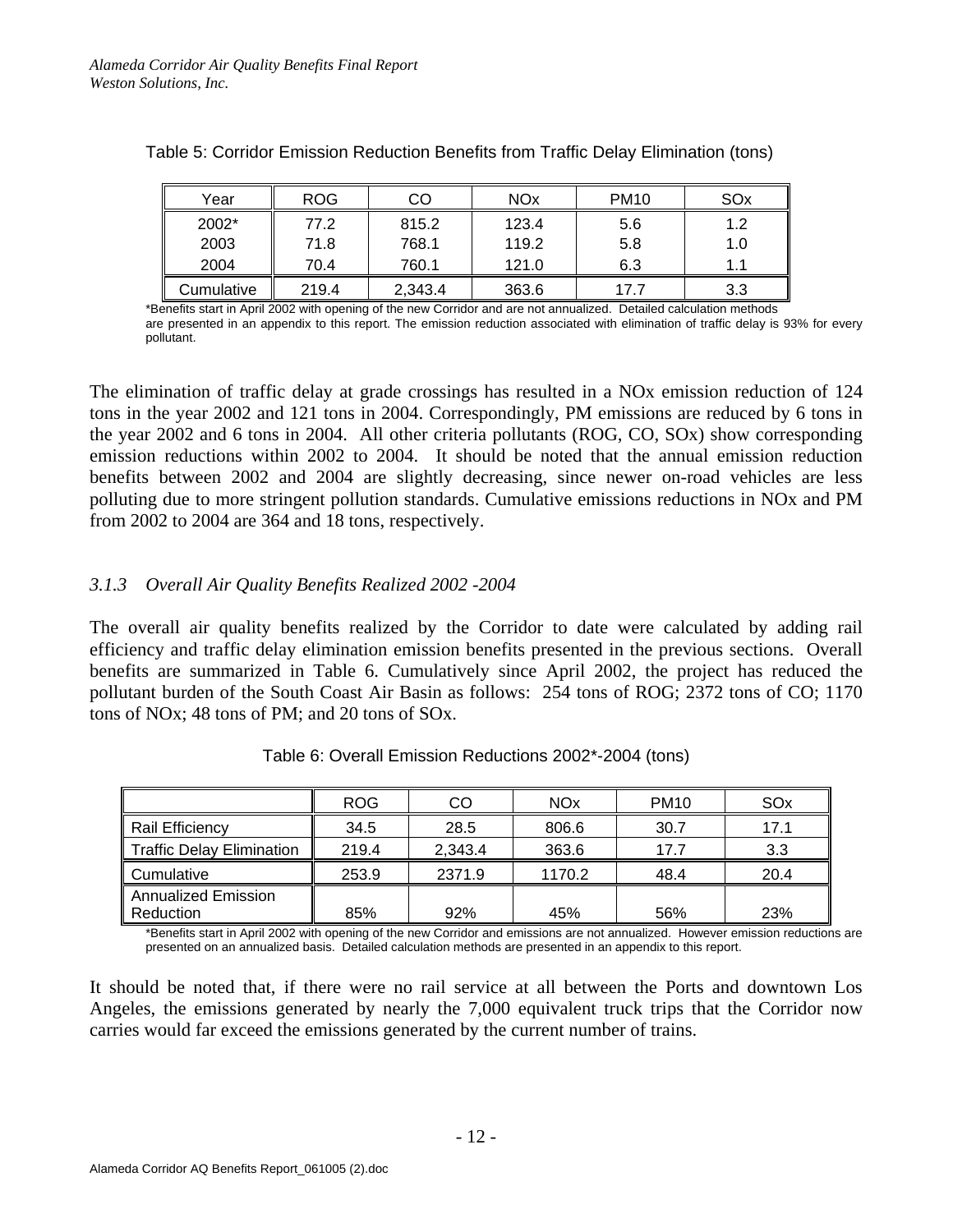#### 3.2 Future Benefits of the Corridor

In the future, demands for cargo transit will continue to increase. In response to this future demand, the Corridor will continue to provide more efficient and less polluting means of cargo transportation than truck transportation, thus producing future air quality benefits. There are two types of future air quality benefits to be realized; those directly related to the Corridor, and those related to the increased efficiency of cargo transport that can be achieved by hauling more freight by locomotive versus truck. To illustrate future regional benefits, 2005 and 2012 have been chosen as analysis years for transportation of cargo to either Cajon Summit or Beaumont Pass. The year 2005 represents benefits in the immediate future, whereas 2012 represents benefits in a future year when additional control measures that reduce the locomotive emissions profile will have been fully implemented. The following timeline (Table 7) outlines the assumptions regarding rail traffic and regulatory emission control measure implementation for trucks and trains between the years 2002 and 2012.

| Year               | <b>Project Status</b>                                                                                                                                           | Trains/<br>day | <b>Train emission standards</b>                                                                                                                             | <b>Truck emission standards</b>                                                                                                                            |
|--------------------|-----------------------------------------------------------------------------------------------------------------------------------------------------------------|----------------|-------------------------------------------------------------------------------------------------------------------------------------------------------------|------------------------------------------------------------------------------------------------------------------------------------------------------------|
| 2001               | Only pre-existing routes on<br>ATSF, SP and UP lines.                                                                                                           |                | EPA Tier 0 standards apply to<br>locomotives and engines<br>manufactured from 1973-2001                                                                     | New EPA diesel engine<br>standards for all diesel<br>vehicles over 8500 lbs.                                                                               |
| 2002               | Alameda Corridor operations<br>start in April 2002                                                                                                              | 39             | EPA Tier 1 standards apply to<br>locomotives and engines<br>manufactured from 2002-2004                                                                     |                                                                                                                                                            |
| 2003               |                                                                                                                                                                 | 40             |                                                                                                                                                             |                                                                                                                                                            |
| 2004               | Pre-existing rail lines would<br>reach maximum trains/day<br>capacity (Null-Scenario)                                                                           | 44             |                                                                                                                                                             |                                                                                                                                                            |
| 2005               | 3 train equivalents, beyond max.<br>capacity of 44 trains/day on pre-<br>existing rail lines, trucked from<br>the Ports to the LA rail yards<br>(Null-Scenario) | 47             | EPA Tier 2 standards apply to<br>locomotives and engines<br>manufactured from 2005 and<br>later                                                             |                                                                                                                                                            |
| 2006               |                                                                                                                                                                 | 50             |                                                                                                                                                             |                                                                                                                                                            |
| 2007               |                                                                                                                                                                 | 52             | California: Locomotive diesel<br>fuels: 15 ppm sulfur, effective<br>January 2007<br>Federal Non-road diesel fuels:<br>500 ppm sulfur effective June<br>2007 | Additional diesel standards<br>and test procedures: Sulfur in<br>highway diesel reduced by<br>97% from 500 to 15 ppm.<br>EPA-PM: 100% at 0.01 g/hp-<br>hr. |
| 2008               |                                                                                                                                                                 | 55             |                                                                                                                                                             |                                                                                                                                                            |
| 2009               |                                                                                                                                                                 | 58             |                                                                                                                                                             |                                                                                                                                                            |
| 2010               |                                                                                                                                                                 | 61             | South Coast MOU: Early<br>introduction of clean<br>locomotives: fleet average to<br>meet EPA Tier 2 standard                                                | EPA-NOx: 100% at 0.20<br>g/hp-hr.                                                                                                                          |
| 2011               |                                                                                                                                                                 | 63             |                                                                                                                                                             |                                                                                                                                                            |
| 2012               | 22 train equivalents, beyond<br>max. capacity of 44 trains/day<br>on pre-existing rail lines, trucked<br>from the Ports to the LA rail<br>yards (Null-Scenario) | 66             | Federal Ultra low-sulfur diesel<br>fuel (15 ppm Sulfur) regulation<br>comes into effect starting Jan. 1,<br>2012                                            | Reduction in sulfur content<br>from 500 to 15 ppm (97%<br>reduction)                                                                                       |
| $2013 -$<br>Future |                                                                                                                                                                 |                | EPA Tier 3 and Tier 4 standards                                                                                                                             |                                                                                                                                                            |

Table 7: Timeline of Assumptions for Future Benefits Calculations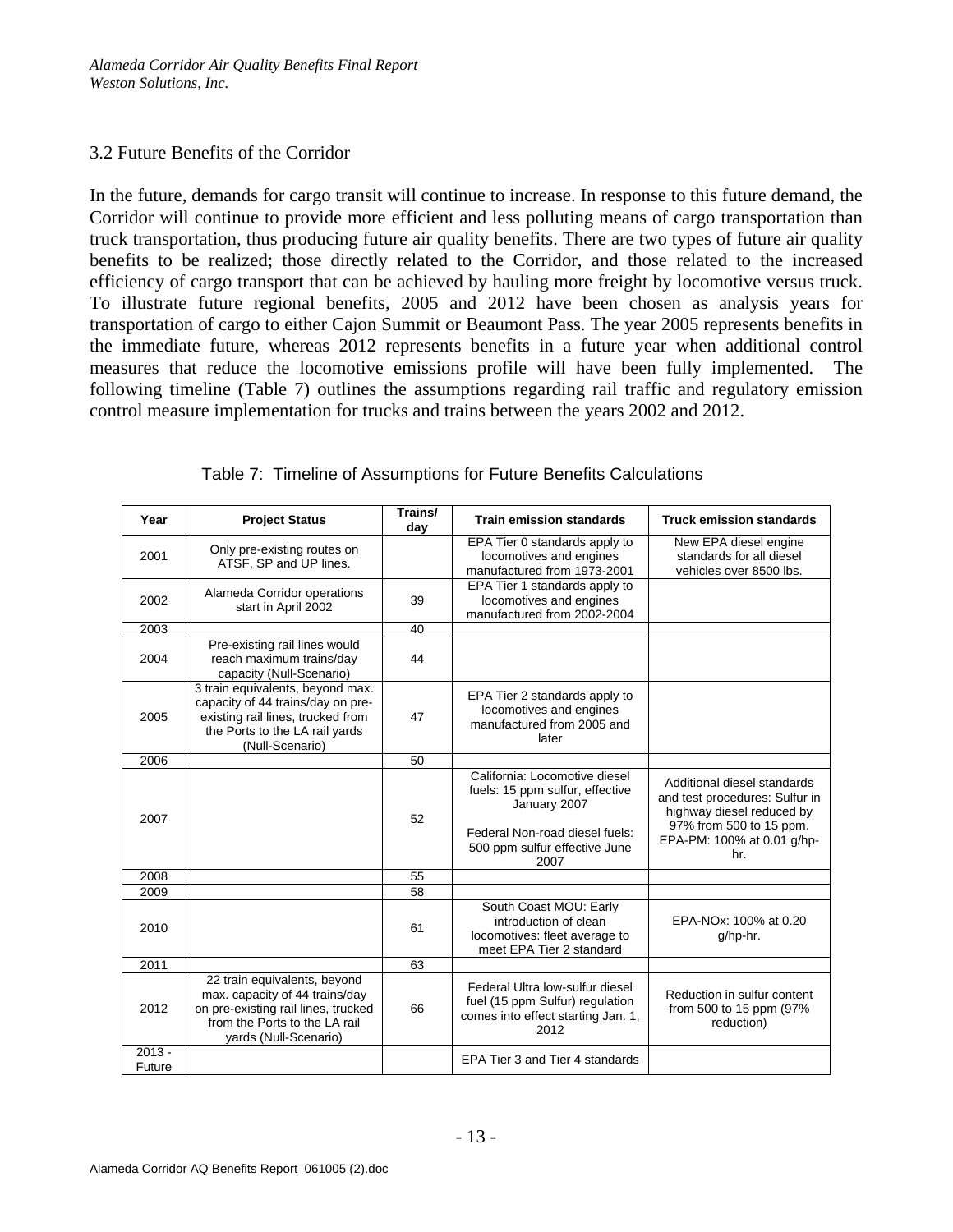### *3.2.1 Benefits in 2005*

In 2005 cargo train traffic from the Ports to downtown LA is projected to reach 47 trains per day. Future incremental benefits from the Corridor over 2004 emission reduction levels are primarily avoided truck trips. 2005 was chosen as an evaluation year since at this point the pre-existing rail lines formerly utilized by freight trains would no longer be capable of transporting additional freight, as they would have reached their limits in capacity with 44 trains per day (train counts provided by DIGICON). Thus, without the Corridor, the increases of 3 train equivalents in cargo from 2005 forward would have to be transported from the Ports by truck to a downtown rail yard and reloaded onto rail cars. Each additional train accommodated by the Corridor replaces 250 trucks that otherwise would have to transport the cargo on regional surface streets and freeways to downtown Los Angeles. Without the Corridor thousands of trucks per day would have been added to the already crowded thoroughfares in communities adjacent to the Ports. Therefore, the emission scenarios for future years without the Corridor would be 2004 train traffic to either Cajon Summit or Beaumont Pass, plus the difference in emissions from freight hauled by truck versus rail from the Ports to downtown Los Angeles for all projected train traffic above 2004 levels (44 trains per day).

For the 2005 Null Scenario (No Project) the locomotive emissions (tons/year) were calculated by multiplying the daily power consumption (average power requirements over all throttle settings) with the corresponding emission factors, which were derived from the actual locomotive duty cycles. The daily power consumption was calculated by multiplying 44 trains per day with average train-hours on pre-existing regional train routes and average locomotive cycle horsepower, assuming 4 locomotives per train.

The pre-existing rail lines accommodate up to 44 trains per day, therefore 3 train equivalents per day have to be transported from the Ports to the downtown rail yard by truck to meet the projected 2005 cargo transport demand of 47 trains per day. The Heavy Duty Diesel Truck (HDDT) emissions (tons/year) were calculated based on 3 train equivalents (one train equivalent represents 250 trucks carrying containers based on a standard 8,000 foot train). The 750 additional truck trips per day were multiplied by the vehicle miles traveled (VMT) from the Ports to the downtown rail yard with the corresponding emission factors, which were derived from EMFAC  $2002<sup>7</sup>$  at average speeds of 35 mph and the combined Port of LA and Long Beach specific vehicle age distribution (Table 8) and assumptions for fleet replacement based on the Gateway Cities Clean Air Program<sup>8</sup>.

A truck inventory for both Ports was compiled by the Port of Long Beach in 2002. In that year, the combined Port of LA and Long Beach truck fleet consisted of 7162 HDDT vehicles, with an age distribution ranging from 1965 to 2002. Within 2002-2012 a fleet turnover of 4% per year or 280 trucks per year is assumed, by replacing the oldest trucks in the fleet and distributing them evenly with trucks 10 years and newer (Table 8: Port of LA and Long Beach Fleet Age Distribution). Therefore a complete turnover of the fleet is reached within 25 years (EPA assumes 20-30 years to meet latest emission standards and Diesel Forum assumes 10-15 years for highway HDDT). The fleet turnover assumptions also include the impact of the current Gateway Cities Clean Air Program – Fleet Modernization – with replacement of 100 trucks per year within 2002-2006.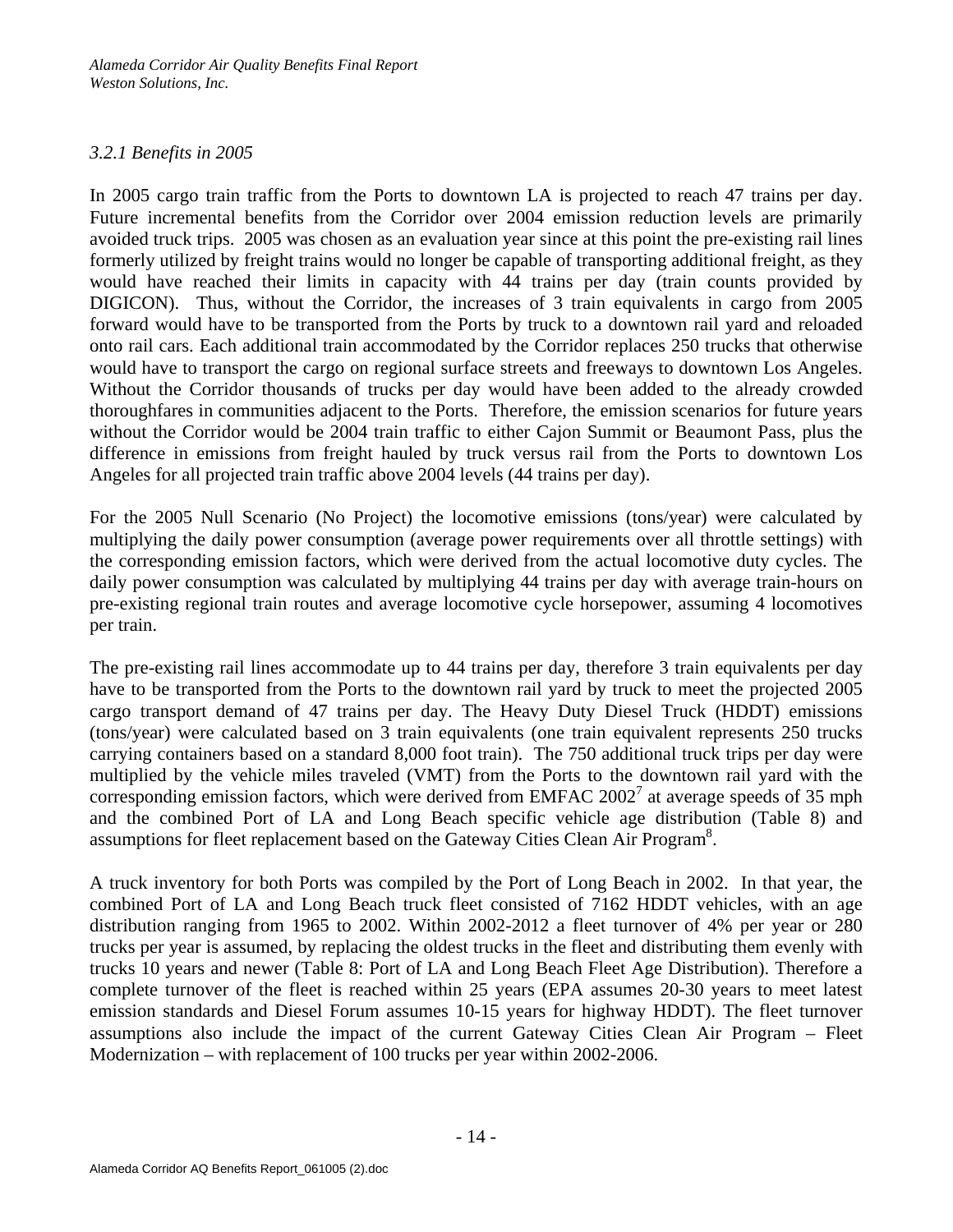|                    |                 | <b>POLA/</b>    |                 |                                     |                 |                |                  |                |                 |                 |                  |                |
|--------------------|-----------------|-----------------|-----------------|-------------------------------------|-----------------|----------------|------------------|----------------|-----------------|-----------------|------------------|----------------|
| <b>Manufacture</b> | <b>EMFAC</b>    | <b>POLB</b>     |                 | <b>Gateway City Buyback Program</b> |                 |                |                  |                |                 |                 |                  |                |
| Year               | 2002            | 2002            | 2003            | 2004                                | 2005            | 2006           | 2007             | 2008           | 2009            | 2010            | 2011             | 2012           |
| 2012               | 0               | 0               | $\overline{0}$  | $\mathbf{0}$                        | $\mathbf 0$     | $\mathbf{0}$   | $\mathbf{0}$     | 0              | 0               | 0               | 0                | 28             |
| 2011               | 0               | 0               | $\mathbf 0$     | $\mathbf 0$                         | $\mathbf 0$     | $\mathbf{0}$   | $\mathbf{0}$     | 0              | 0               | 0               | 28               | 56             |
| 2010               | 0               | 0               | $\overline{0}$  | $\Omega$                            | $\mathbf{0}$    | $\overline{0}$ | $\overline{0}$   | $\Omega$       | $\Omega$        | $\overline{28}$ | 56               | 84             |
| 2009               | 0               | 0               | $\mathbf 0$     | $\mathbf 0$                         | 0               | 0              | $\overline{0}$   | 0              | 28              | 56              | 84               | 112            |
| 2008               | 0               | 0               | $\overline{0}$  | $\mathbf{0}$                        | $\mathbf{0}$    | $\overline{0}$ | $\mathbf{0}$     | 28             | $\overline{56}$ | 84              | $\overline{112}$ | 140            |
| 2007               | 0               | 0               | $\overline{0}$  | $\overline{0}$                      | $\overline{0}$  | $\overline{0}$ | 18               | 46             | 74              | 102             | 130              | 158            |
| 2006               | 0               | 0               | $\overline{0}$  | $\overline{0}$                      | $\overline{0}$  | 18             | 36               | 64             | 92              | 120             | 148              | 176            |
| 2005               | $\mathbf 0$     | 0               | $\overline{0}$  | $\mathbf 0$                         | 18              | 36             | 54               | 82             | 110             | 138             | 166              | 194            |
| 2004               | 0               | 0               | $\overline{0}$  | 18                                  | 36              | 54             | $\overline{72}$  | 100            | 128             | 156             | 184              | 212            |
| 2003               | $\overline{0}$  | 0               | 18              | 36                                  | 54              | 72             | 90               | 118            | 146             | 174             | 202              | 230            |
| 2002               | 323             | 19              | $\overline{37}$ | 55                                  | $\overline{73}$ | 91             | 109              | 137            | 165             | 193             | 221              | 221            |
| 2001               | 302             | $\overline{26}$ |                 | 62                                  | 80              |                |                  |                |                 | 200             | 200              | 200            |
|                    |                 |                 | 44              |                                     |                 | 98             | 116              | 144            | 172             |                 |                  |                |
| 2000               | 275             | 52              | $\overline{70}$ | 88                                  | 106             | 124            | 142              | 170            | 198             | 198             | 198              | 198            |
| 1999               | 314             | 67              | 85              | 103                                 | 121             | 139            | 157              | 185            | 185             | 185             | 185              | 185            |
| 1998               | 238             | 76              | 94              | 112                                 | 130             | 148            | 266              | 266            | 266             | 266             | 266              | 266            |
| 1997               | 224             | 188             | 206             | 224                                 | 242             | 360            | 360              | 360            | 360             | 360             | 360              | 360            |
| 1996               | 347             | 382             | 400             | 418                                 | 536             | 536            | 536              | 536            | 536             | 536             | 536              | 536            |
| 1995               | 459             | 514             | 532             | 650                                 | 650             | 650            | 650              | 650            | 650             | 650             | 650              | 650            |
| 1994               | 425             | 677             | 795             | 795                                 | 795             | 795            | 795              | 795            | 795             | 795             | 795              | 795            |
| 1993               | 370             | 664             | 664             | 664                                 | 664             | 664            | 664              | 664            | 664             | 664             | 664              | 664            |
| 1992               | 329             | 465             | 465             | 465                                 | 465             | 465            | 465              | 465            | 465             | 465             | 465              | 465            |
| 1991               | 376             | 495             | 495             | 495                                 | 495             | 495            | 495              | 495            | 495             | 495             | 495              | 495            |
| 1990               | 433             | 518             | 518             | 518                                 | 518             | 518            | $\overline{518}$ | 518            | 518             | 518             | 518              | 518            |
| 1989               | 504             | 610             | 610             | 610                                 | 610             | 610            | 610              | 610            | 610             | 610             | 499              | 219            |
| 1988               | 358             | 423             | 423             | 423                                 | 423             | 423            | 423              | 423            | 423             | 169             | 0                | 0              |
| 1987               | 311             | 313             | 313             | 313                                 | 313             | 313            | 313              | 306            | $\overline{26}$ | 0               | $\overline{0}$   | $\overline{0}$ |
| 1986               | 256             | 257             | 257             | 257                                 | 257             | 257            | 257              | $\overline{0}$ | $\overline{0}$  | $\overline{0}$  | $\overline{0}$   | 0              |
| 1985               | 264             | 443             | 443             | 443                                 | 443             | 296            | 16               | 0              | $\overline{0}$  | 0               | $\overline{0}$   | 0              |
| 1984               | 250             | 392             | 392             | 392                                 | 133             | $\overline{0}$ | $\overline{0}$   | $\overline{0}$ | $\overline{0}$  | $\overline{0}$  | $\Omega$         | $\overline{0}$ |
| 1983               | 93              | 132             | 132             | 21                                  | 0               | $\overline{0}$ | $\overline{0}$   | 0              | $\mathbf 0$     | 0               | $\overline{0}$   | 0              |
| 1982               | 100             | 90              | 90              | $\overline{0}$                      | $\Omega$        | $\overline{0}$ | $\Omega$         | $\overline{0}$ | $\overline{0}$  | $\overline{0}$  | $\Omega$         | $\overline{0}$ |
| 1981               | 103             | 73              | 73              | $\overline{0}$                      | 0               | $\overline{0}$ | $\overline{0}$   | $\overline{0}$ | $\overline{0}$  | $\overline{0}$  | $\overline{0}$   | 0              |
| 1980               | 82              | 73              | 6               | $\overline{0}$                      | $\overline{0}$  | $\overline{0}$ | 0                | $\overline{0}$ | $\overline{0}$  | 0               | $\overline{0}$   | $\overline{0}$ |
| 1979               | $\overline{92}$ | 60              | 0               | $\overline{0}$                      | 0               | $\overline{0}$ | $\overline{0}$   | 0              | 0               | 0               | $\overline{0}$   | 0              |
| 1978               | 60              | $\overline{35}$ | $\overline{0}$  | $\overline{0}$                      | $\overline{0}$  | $\overline{0}$ | $\overline{0}$   | $\overline{0}$ | $\overline{0}$  | 0               | $\Omega$         | $\overline{0}$ |
| 1977               | 39              | 26              | 0               | $\overline{0}$                      | $\overline{0}$  | 0              | $\overline{0}$   | $\overline{0}$ | $\mathbf 0$     | 0               | $\overline{0}$   | 0              |
| 1976               | 31              | 13              | $\overline{0}$  | $\overline{0}$                      |                 |                | $\overline{0}$   |                | $\overline{0}$  | 0               |                  | $\overline{0}$ |
|                    |                 |                 |                 |                                     | $\overline{0}$  | $\overline{0}$ |                  | $\overline{0}$ |                 |                 | $\overline{0}$   |                |
| 1975               | 28              | 18              | 0               | $\mathbf 0$                         | 0               | 0              | $\overline{0}$   | 0              | $\mathbf 0$     | 0               | $\overline{0}$   | 0              |
| 1974               | 35              | 19              | $\overline{0}$  | $\overline{0}$                      | $\overline{0}$  | $\overline{0}$ | $\overline{0}$   | 0              | $\mathbf 0$     | 0               | $\overline{0}$   | $\overline{0}$ |
| 1973               | $\overline{25}$ | $\overline{12}$ | $\overline{0}$  | $\overline{0}$                      | $\overline{0}$  | $\overline{0}$ | $\overline{0}$   | $\overline{0}$ | $\overline{0}$  | 0               | $\overline{0}$   | 0              |
| 1972               | 36              | 9               | 0               | $\overline{0}$                      | $\overline{0}$  | 0              | 0                | $\overline{0}$ | $\overline{0}$  | 0               | $\mathbf{0}$     | 0              |
| 1971               | 12              | $\overline{8}$  | $\overline{0}$  | 0                                   | 0               | $\overline{0}$ | $\overline{0}$   | $\overline{0}$ | 0               | 0               | $\overline{0}$   | $\overline{0}$ |
| 1970               | $\overline{21}$ | 7               | $\overline{0}$  | $\overline{0}$                      | $\overline{0}$  | $\overline{0}$ | $\overline{0}$   | $\overline{0}$ | $\overline{0}$  | 0               | $\overline{0}$   | 0              |
| 1969               | 19              | 0               | 0               | 0                                   | 0               | 0              | 0                | 0              | 0               | 0.              | 0                | 0              |
| 1968               | 8               | 0               | $\overline{0}$  | $\mathbf{0}$                        | $\overline{0}$  | $\mathbf{0}$   | $\mathbf{0}$     | $\mathbf{0}$   | 0               | $\mathbf{0}$    | $\mathbf{0}$     | $\mathbf 0$    |
| 1967               | 8               | 0               | $\overline{0}$  | 0                                   | 0               | 0              | $\overline{0}$   | $\mathbf{0}$   | $\mathbf{0}$    | 0               | $\mathbf{0}$     | 0              |
| 1966               | 3               | 2               | 0               | $\mathbf{0}$                        | $\mathbf{0}$    | 0              | $\mathbf{0}$     | $\mathbf{0}$   | $\mathbf{0}$    | 0               | 0                | 0              |
| 1965               | 3               | 0               | 0               | $\mathbf{0}$                        | $\overline{0}$  | $\overline{0}$ | $\overline{0}$   | $\overline{0}$ | 0               | 0               | $\overline{0}$   | 0              |
| 1964               | $\mathbf{1}$    | 0               | 0               | $\mathbf{0}$                        | 0               | 0              | $\mathbf{0}$     | $\mathbf{0}$   | 0               | 0               | 0                | 0              |
| 1963               | $\mathbf{1}$    | 0               | 0               | $\overline{0}$                      | $\overline{0}$  | $\overline{0}$ | $\overline{0}$   | $\overline{0}$ | 0               | $\overline{0}$  | $\overline{0}$   | 0              |
| 1962               | $\mathbf{1}$    | 0               | 0               | $\mathbf{0}$                        | $\mathbf{0}$    | 0              | $\mathbf{0}$     | 0              | $\mathbf{0}$    | 0               | 0                | 0              |
| 1961               | $\mathbf{1}$    | 0               | 0               | $\mathbf{0}$                        | $\mathbf{0}$    | 0              | $\overline{0}$   | $\mathbf{0}$   | 0               | 0               | $\mathbf{0}$     | 0              |
| 1960               | $\mathbf{1}$    | 0               | 0               | $\mathbf{0}$                        | $\mathbf{0}$    | 0              | $\mathbf{0}$     | $\mathbf{0}$   | $\mathbf{0}$    | $\mathbf{0}$    | $\overline{0}$   | 0              |
| 1959               | $\mathbf{1}$    | 1               | 0               | $\mathbf{0}$                        | 0               | 0              | $\mathbf{0}$     | $\mathbf{0}$   | 0               | 0               | $\mathbf 0$      | $\mathbf{0}$   |
| 1958               | $\mathbf 0$     | 3               | $\overline{0}$  | $\mathbf{0}$                        | $\mathbf{0}$    | 0              | $\overline{0}$   | $\overline{0}$ | 0               | $\overline{0}$  | $\overline{0}$   | $\overline{0}$ |
| <b>TOTAL</b>       | 7162            | 7162            | 7162            | 7162                                | 7162            | 7162           | 7162             | 7162           | 7162            | 7162            | 7162             | 7162           |
|                    |                 |                 |                 |                                     |                 |                |                  |                |                 |                 |                  |                |

## Table 8: Ports of LA and Long Beach HDDT Fleet Age Distribution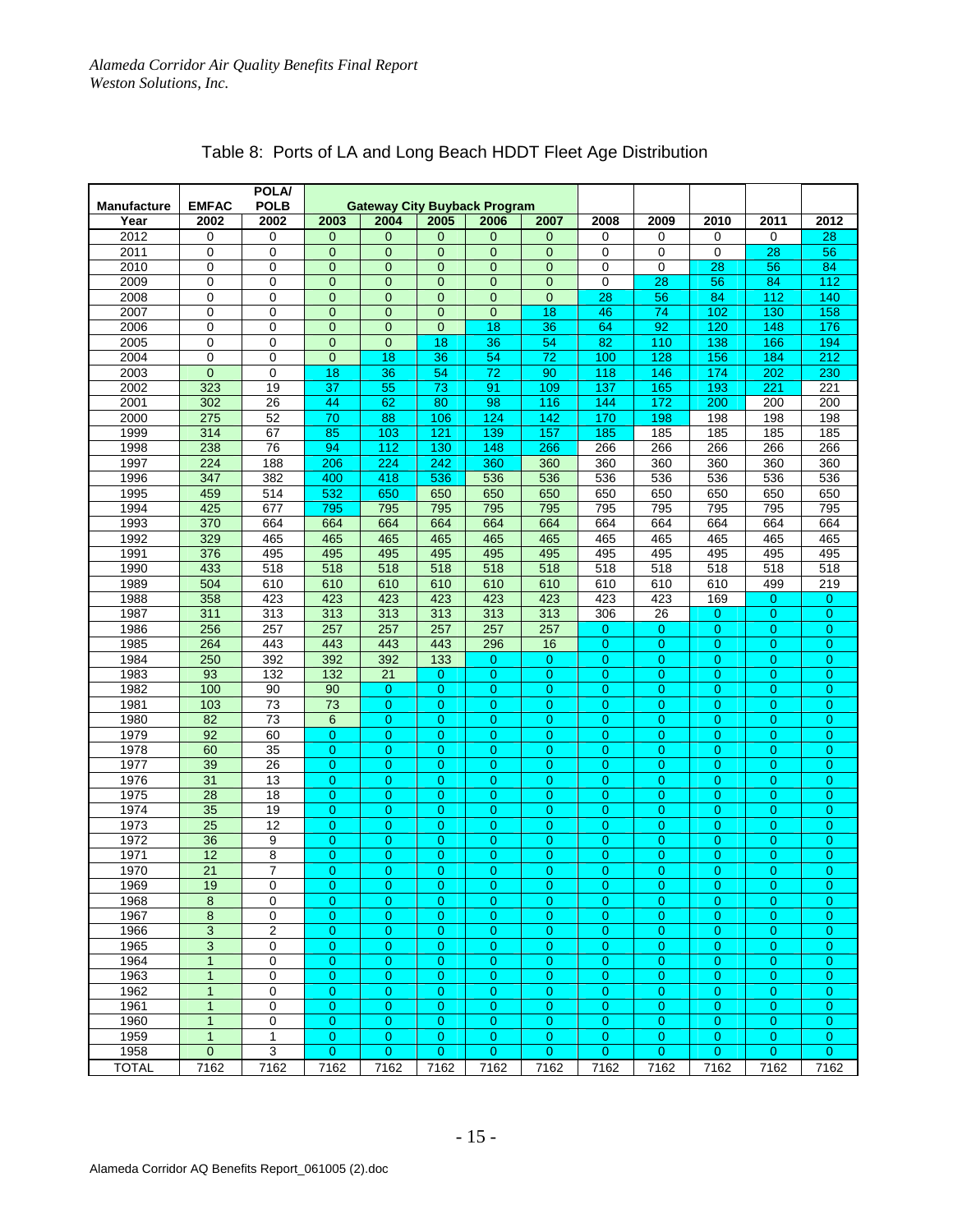It should be noted that EMFAC 2002 usually calculates emission factors based on a HDDT fleet with replacement intervals of approximately 14 years. The HDDT fleet of the Ports is slightly older and therefore produces slightly higher emissions compared to truck emissions calculated with EMFAC 2002 without age distribution adjustments.

Tables 9 and 10 summarize the assumptions used to calculate projected emissions reductions from the Alameda Corridor in 2005. Table 9 simulates the "null" scenario with conditions as they would occur in 2005 without the Corridor – 44 trains on pre-existing routes and 3 train equivalents with 750 extra trucks on regional streets and freeways from the Ports to the downtown rail yard and from there reloaded onto rail cars to either Cajon Summit or Beaumont Pass. Table 10 simulates the "project" scenario with conditions for 2005 with the Corridor in operation  $-47$  trains transporting freight on the Corridor exclusively and then on existing rail lines to Cajon Summit or Beaumont Pass.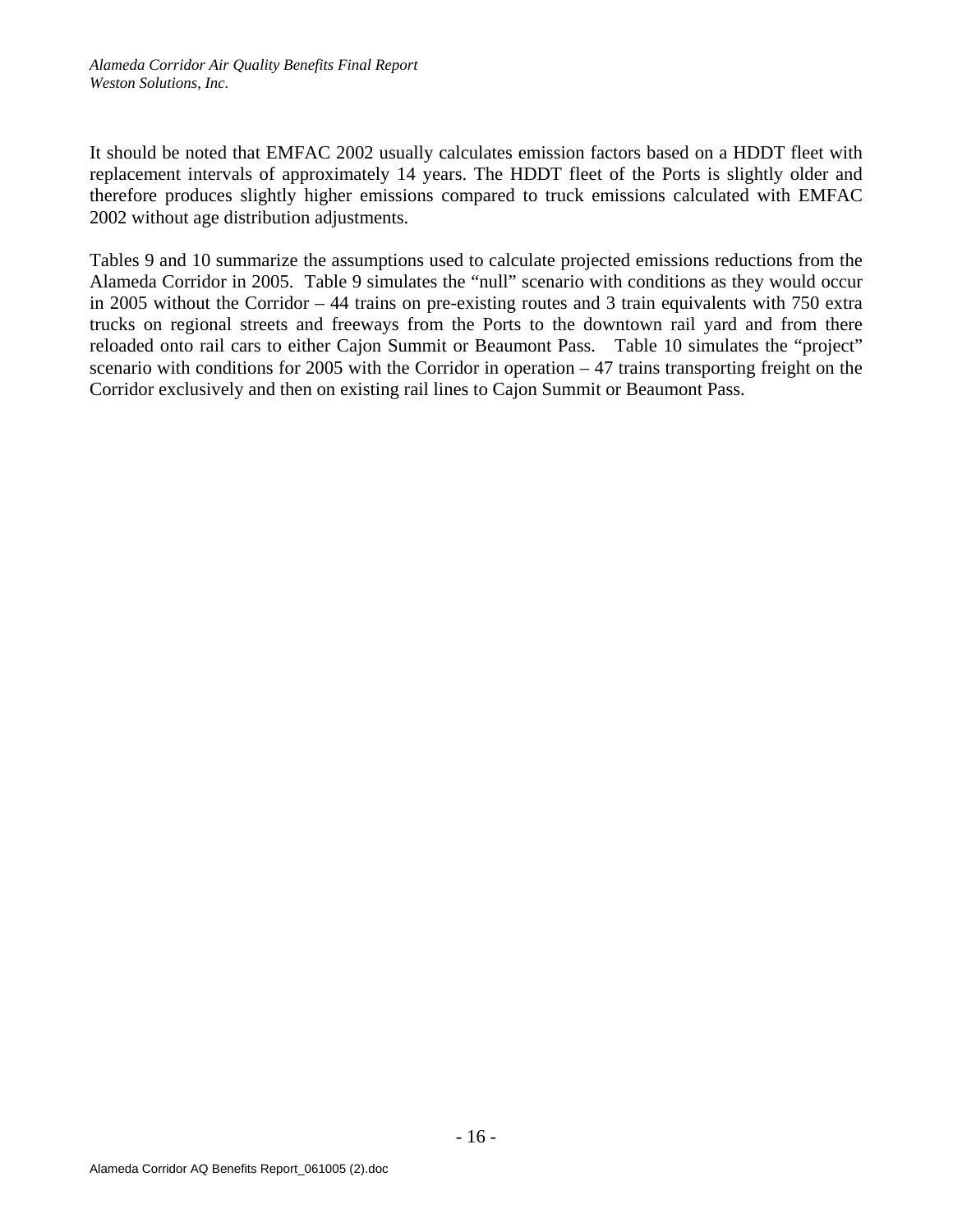|                   |                                                                                                                                                                            | Table 9: 2005 NULL SCENARIO (NO PROJECT)                 |             |                   |                   |                    |             |              |                                  |            |                |                                       |           |                 |  |
|-------------------|----------------------------------------------------------------------------------------------------------------------------------------------------------------------------|----------------------------------------------------------|-------------|-------------------|-------------------|--------------------|-------------|--------------|----------------------------------|------------|----------------|---------------------------------------|-----------|-----------------|--|
| Railroad Carrier/ |                                                                                                                                                                            |                                                          |             |                   | Average           |                    | Loco Cycle  | Daily power- |                                  |            |                | <b>Locomotive Emissions</b>           |           |                 |  |
| Segment           |                                                                                                                                                                            |                                                          | Trains per  | miles             | speed             | Train-hours per    | Horsepower  | consumption  |                                  |            |                | (tons)                                |           |                 |  |
|                   |                                                                                                                                                                            | <b>Routing Segments</b>                                  | day         |                   | (m <sub>D</sub> ) | Trip $(1)$ , $(2)$ | (bhp)       | (bhp-hr)     |                                  | <b>ROG</b> | CO             | <b>NO<sub>x</sub></b>                 | PM        | SOx             |  |
| <b>BNSF</b>       | Ports to Redondo Jct                                                                                                                                                       | <b>ATSF Harbor District</b>                              | 15.4        | see NULL analysis |                   | 3.42               | 412         | 86,630       |                                  | 16.0       | 17.8           | 481.2                                 | 12.4      | 23.4            |  |
|                   | Redondo to Colton Jct                                                                                                                                                      | <b>BNSF Mainline</b>                                     | 16.45       | 66.6              | 40                | 2.69               | 1084        | 191,548      |                                  | 28.9       | 40.3           | 890.4                                 | 20.3      | 51.7            |  |
|                   | Colton Jct to Cajon Summit                                                                                                                                                 | <b>BNSF Railline</b>                                     | 16.45       | 28.3              | 25                | 1.83               | 1084        | 130,230      |                                  | 19.7       | 27.4           | 605.4                                 | 13.8      | 35.2            |  |
| <b>SP</b>         | Ports to Redondo Jct                                                                                                                                                       | SP San Pedro & Wilmington                                | 4.4         | see NULL analysis |                   | 1.79               | 439         | 13.844       |                                  | 2.5        | 2.7            | 75.5                                  | 2.0       | 3.7             |  |
|                   | Redondo to Whittier                                                                                                                                                        | SP Mainline (former)                                     | 5.3         | 8.3               | 55                | 0.24               | 1084        | 5,594        |                                  | 0.8        | 1.2            | 26.0                                  | 0.6       | 1.5             |  |
|                   | <b>Ports to Whittier</b>                                                                                                                                                   | via SP La Habra and Santa Ana                            | 8.8         | see NULL analysis |                   | 2.24               | 547         | 43.110       |                                  | 2.5        | 2.8            | 81.9                                  | 2.1       | 4.3             |  |
|                   | Ports to Whittier                                                                                                                                                          | via SP La Habra and Santa Ana                            | 8.8         |                   |                   | 2.24               | 547         | 43,110       |                                  | 4.3        | 4.7            | 139.5                                 | 3.6       | 7.3             |  |
|                   | Whittier to Colton Jct                                                                                                                                                     | SP Mainline (former)                                     | 14.1        | 48.7              | 40                | 1.96               | 1084        | 120.056      |                                  | 18.1       | 25.3           | 558.1                                 | 12.7      | 32.4            |  |
|                   | Colton Jct to Cajon Summit                                                                                                                                                 | (former SP & UP)                                         | 3.5         | 31.2              | 30                | 1.68               | 1084        | 25,638       |                                  | 3.9        | 5.4            | 119.2                                 | 2.7       | 6.9             |  |
|                   | Colton Jct to Beaumont Pass                                                                                                                                                | SP Mainline (former)                                     | 10.6        | 23.3              | 30                | 1.25               | 1084        | 57,440       |                                  | 8.7        | 12.1           | 267.0                                 | 6.1       | 15.5            |  |
| UP                | Ports to East LA Yard                                                                                                                                                      | <b>UP San Pedro</b>                                      | 15.4        | see NULL analysis |                   | 1.96               | 484         | 58,246       |                                  | 9.9        | 10.8           | 308.9                                 | 8.0       | 15.7            |  |
|                   | East LA Yard to Colton Jct                                                                                                                                                 | UP Mainline (former)                                     | 16.5        | 62.8              | 45                | 2.25               | 1084        | 160,550      |                                  | 24.3       | 33.8           | 746.3                                 | 17.0      | 43.3            |  |
|                   | Colton Jctn to Cajon Summit                                                                                                                                                | (former SP & UP)                                         | 4.1         | 31.2              | 30                | 1.68               | 1084        | 29,911       |                                  | 4.5        | 6.3            | 139.0                                 | 3.2       | 8.1             |  |
|                   | Colton Jct to Beaumont Pass                                                                                                                                                | UP Mainline (former)                                     | 12.3        | 23.0              | 30                | 1.24               | 1084        | 66,150       |                                  | 10.0       | 13.9           | 307.5                                 | 7.0       | 17.9            |  |
|                   |                                                                                                                                                                            |                                                          |             |                   |                   |                    |             |              |                                  |            |                |                                       |           |                 |  |
|                   |                                                                                                                                                                            |                                                          |             |                   |                   |                    | Truck       |              |                                  |            |                | Heavy Duty Diesel Truck Emissions     |           |                 |  |
|                   | Truck Data for Additional Port Cargo                                                                                                                                       |                                                          | Train       | Distance per      |                   |                    | Miles/Train | Daily VMT    |                                  |            |                | (tons)                                |           |                 |  |
|                   |                                                                                                                                                                            |                                                          | Equivalents | Trip (miles)      |                   | Trucks per Train   | Equivalent  |              |                                  | <b>ROG</b> | $\overline{c}$ | <b>NO<sub>x</sub></b>                 | PM        | SOx             |  |
|                   | Ports to LA Yards                                                                                                                                                          |                                                          |             | 25                | 35                | 250                | 6,250       | 18,750       |                                  | 6.7        | 25.9           | 117.3                                 | 3.0       | 1.4             |  |
|                   | (1) Train travel times outside of the mid-corridor are based on average train speeds and line-haul duty cycle assumptions with 38 % time-in-idle mode                      |                                                          |             |                   |                   |                    |             |              |                                  |            |                |                                       |           |                 |  |
|                   | (2) Train travel times for mid-corridor routes are based on analysis of SP, UP and BNSF operating parameters including time-in-notch while running and typical delay times |                                                          |             |                   |                   |                    |             |              |                                  |            |                |                                       |           |                 |  |
|                   |                                                                                                                                                                            |                                                          |             |                   |                   |                    |             |              |                                  |            |                | Locomotive and Truck Emissions (tons) |           |                 |  |
|                   |                                                                                                                                                                            |                                                          |             |                   |                   |                    |             |              |                                  | <b>ROG</b> | $\overline{c}$ | <b>NOx</b>                            | PM        | <b>SOx</b>      |  |
|                   |                                                                                                                                                                            |                                                          |             |                   |                   |                    |             |              | <b>Alameda Corridor</b>          | 37.5       | 60.0           | 1064.8                                | 27.5      | 48.5            |  |
|                   |                                                                                                                                                                            |                                                          |             |                   |                   |                    |             |              | <b>Inland Empire</b>             | 123.2      | 170.3          | 3798.6                                | 86.9      | 219.8           |  |
|                   |                                                                                                                                                                            |                                                          |             |                   |                   |                    |             |              | Cumulative                       | 160.8      | 230.3          | 4863.4                                | 114.4     | 268.3           |  |
|                   |                                                                                                                                                                            |                                                          |             |                   |                   |                    |             |              |                                  |            |                |                                       |           |                 |  |
|                   |                                                                                                                                                                            | Table 10: 2005 PROJECT SCENARIO (CORRIDOR CONSOLIDATION) |             |                   |                   |                    |             |              |                                  |            |                |                                       |           |                 |  |
| Railroad Carrier/ |                                                                                                                                                                            |                                                          |             |                   | Average           |                    | Cycle       | Daily power- |                                  |            |                | <b>Locomotive Emissions</b>           |           |                 |  |
| Segment           |                                                                                                                                                                            |                                                          | Trains per  | miles             | speed             | Train-hours per    | Horsepower  | consumption  |                                  |            |                | (tons)                                |           |                 |  |
|                   |                                                                                                                                                                            | <b>Routing Segments</b>                                  | day         |                   | (mph)             | Trip $(1), (2)$    | (bhp)       | $(bhp-hr)$   |                                  | <b>ROG</b> | $\rm CO$       | <b>NO<sub>x</sub></b>                 | <b>PM</b> | SO <sub>x</sub> |  |
| <b>BNSF</b>       | Ports to North End of Corridor                                                                                                                                             | Alameda Corridor                                         | 16.45       | see CORRIDOR      |                   | 0.65               | 1361        | 58,210       |                                  | 7.0        | 8.9            | 254.1                                 | 5.2       | 15.7            |  |
|                   | North End of Corridor to Colton Jct                                                                                                                                        | <b>BNSF Mainline</b>                                     | 16.45       | 66.6              | 40                | 2.69               | 1084        | 191,548      |                                  | 28.9       | 40.3           | 890.4                                 | 20.3      | 51.7            |  |
|                   | Colton Jct to Cajon Summit                                                                                                                                                 | <b>BNSF Line</b>                                         | 16.45       | 28.3              | 25                | 1.83               | 1084        | 130,230      |                                  | 19.7       | 27.4           | 605.4                                 | 13.8      | 35.2            |  |
| <b>UP</b>         | Ports to end of Corridor                                                                                                                                                   | <b>Alameda Corridor</b>                                  | 30.55       | see CORRIDOR      |                   | 0.65               | 1361        | 108,104      |                                  | 13.0       | 16.5           | 471.9                                 | 9.7       | 29.2            |  |
|                   | End of Corridor to Colton Jct (SP Route)                                                                                                                                   | <b>SP Mainline</b>                                       | 14.1        | 58.4              | 40                | 2.35               | 1084        | 143,969      |                                  | 21.8       | 30.3           | 669.3                                 | 15.2      | 38.9            |  |
|                   | End of Corridor to Colton Jct (UP Route)                                                                                                                                   | <b>UP Mainline</b>                                       | 16.45       | 62.8              | 45                | 2.25               | 1084        | 160,550      |                                  | 24.3       | 33.8           | 746.3                                 | 17.0      | 43.3            |  |
|                   | Colton Jct to Cajon Summit                                                                                                                                                 | SP Route (former)                                        | 7.6         | 31.2              | 30                | 1.68               | 1084        | 55,550       |                                  | 8.4        | 11.7           | 258.2                                 | 5.9       | 15.0            |  |
|                   | Colton Jct to Beaumont Pass                                                                                                                                                | UP/ SP (former) Route                                    | 22.9        | 23.0              | 30                | 1.24               | 1084        | 122.850      |                                  | 18.6       | 25.9           | 571.1                                 | 13.0      | 33.2            |  |
|                   | (1) Train travel times outside of the mid-corridor are based on average train speeds and line-haul duty cycle assumptions with 38 % time-in-idle mode                      |                                                          |             |                   |                   |                    |             |              | <b>Alameda Corridor</b>          | 20.1       | 25.4           | 726.0                                 | 15.0      | 44.9            |  |
|                   | (2) Train travel times for mid-corridor routes are based on analysis of UP and BNSF operating parameters including time-in-notch while running and typical delay times     |                                                          |             |                   |                   |                    |             |              | <b>Inland Empire</b>             | 121.6      | 169.3          | 3740.8                                | 85.2      | 217.2           |  |
|                   |                                                                                                                                                                            |                                                          |             |                   |                   |                    |             |              | Cumulative                       | 141.7      | 194.8          | 4466.8                                | 100.1     | 262.1           |  |
|                   |                                                                                                                                                                            |                                                          |             |                   |                   |                    |             |              |                                  |            |                |                                       |           |                 |  |
|                   |                                                                                                                                                                            |                                                          |             |                   |                   |                    |             |              |                                  |            |                |                                       |           |                 |  |
|                   |                                                                                                                                                                            |                                                          |             |                   |                   |                    |             |              | <b>Alameda Corridor Benefits</b> | 17.4       | 34.5           | 338.8                                 | 12.5      | 3.6             |  |
|                   |                                                                                                                                                                            |                                                          |             |                   |                   |                    |             |              | <b>Inland Empire Benefits</b>    | 1.7        | 1.0            | 57.8                                  | 1.8       | 2.6             |  |
|                   |                                                                                                                                                                            |                                                          |             |                   |                   |                    |             |              | <b>Cumulative Benefits</b>       | 19.1       | 35.5           | 396.6                                 | 14.2      | 6.2             |  |
|                   |                                                                                                                                                                            |                                                          |             |                   |                   |                    |             |              | Change                           | 12%        | 15%            | 8%                                    | 12%       | 2%              |  |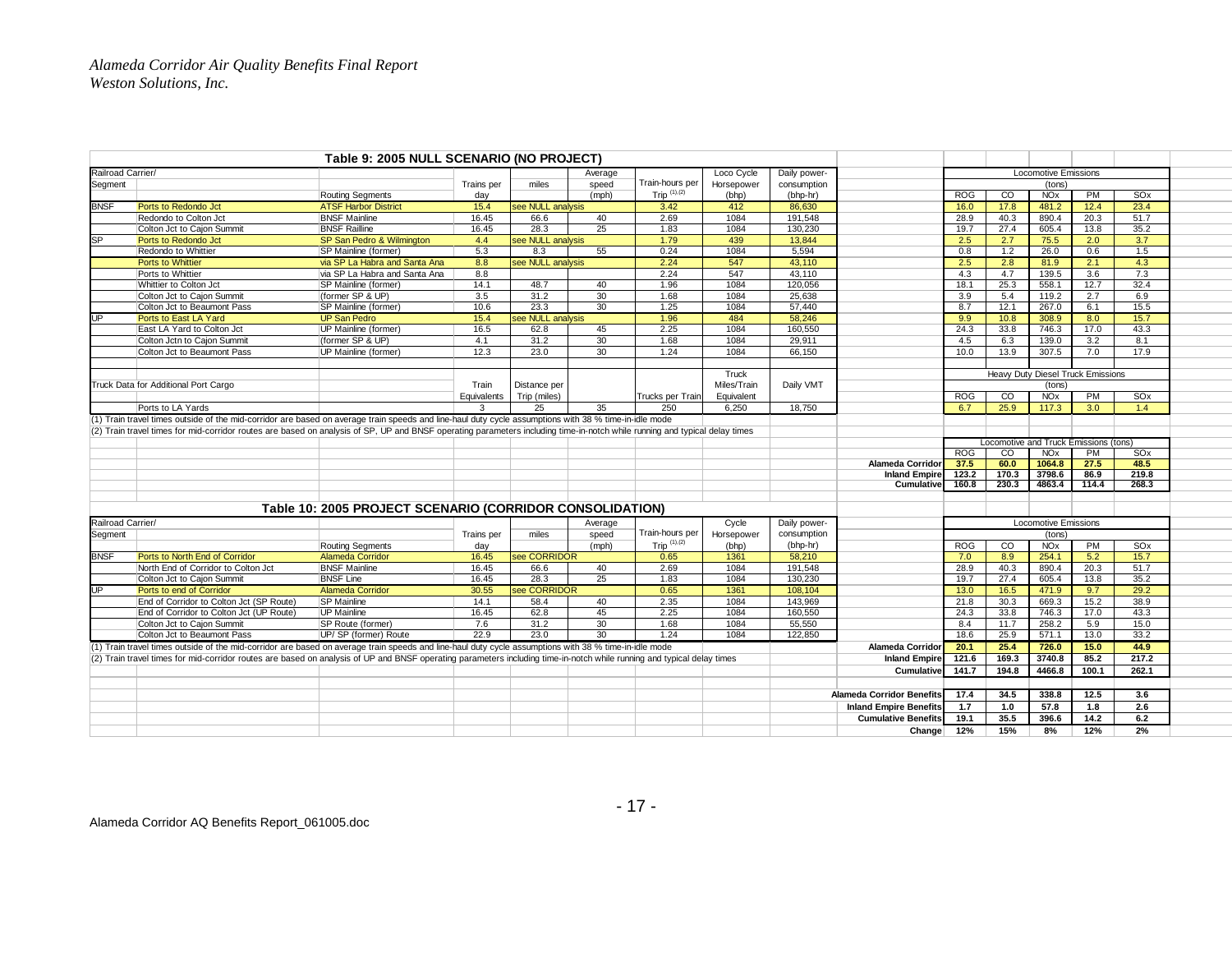Emissions were calculated for the "null" and "project" scenarios. The "project" emissions were then subtracted from the "null" emissions to quantify future emissions reductions of the Corridor in year 2005. The overall emission benefits of locomotive transit efficiency/utilization of additional trains versus truck were calculated for 2005 along the Corridor as well as the Inland Empire and summarized in Table 11. In 2005, the overall emission benefits of the Alameda Corridor operation are 19 tons of ROG, 36 tons of CO, 397 tons of NOx, 14 tons of PM and 6 tons of SOx.

| <b>SCENARIO</b>              | <b>ROG</b>  | CO          | <b>NO<sub>x</sub></b> | <b>PM10</b> | SO <sub>x</sub> |
|------------------------------|-------------|-------------|-----------------------|-------------|-----------------|
| NULL Corridor                | 37.5        | 60.0        | 1064.8                | 27.5        | 48.5            |
| NULL Inland Empire           | 123.2       | 170.3       | 3798.6                | 86.9        | 219.8           |
| NULL Cumulative              | 160.8       | 230.3       | 4863.4                | 114.4       | 268.3           |
| <b>PROJECT Corridor</b>      | 20.1        | 25.4        | 726.0                 | 15.0        | 44.9            |
| <b>PROJECT Inland Empire</b> | 121.6       | 169.3       | 3740.8                | 85.2        | 217.2           |
| <b>PROJECT Cumulative</b>    | 141.7       | 194.8       | 4466.8                | 100.1       | 262.1           |
| Corridor Benefits            | 17.4        | 34.5        | 338.8                 | 12.5        | 3.6             |
| Inland Empire Benefits       | 1.7         | 1.0         | 57.8                  | 1.8         | 2.6             |
| Cumulative Benefits          | 19.1 (-12%) | 35.5 (-15%) | 396.6 (-8%)           | 14.2 (-12%) | $6.2$ (-2%)     |

Table 11: Basin-wide Emission Reduction Benefits from Rail Efficiency in 2005 (tons)\*

\* Includes truck equivalent emissions from Ports to downtown Los Angeles for Null Scenario

### *3.2.2 Benefits by 2012*

In 2012 cargo train traffic from the Ports to downtown LA is projected to reach 66 trains per day. Future incremental benefits from the Corridor in 2012 are primarily avoided truck trips. 2012 was chosen as an evaluation year because at that point it is expected that continued improvement in locomotive engine design, quality of fuel and commitments to PM control technologies for both trucks and locomotives will be realized (Table 7). By 2012, several infrastructure improvement projects will have been implemented within the Ports of Los Angeles and Long Beach that will shift of cargo from truck to rail. These projects include:

- Expanded near-dock capacity
- Better utilization of on-dock rail facilities

The additional trains anticipated to run along the Corridor as a result of these projects were included in the "project" assumptions for 2012. If short-haul shuttle trains were operated from the Ports to the Old Colton Yard in the City of Colton near the warehouses and distribution centers or other inter-modal rail terminals in the Inland Empire, these future benefits would be even greater than calculated here.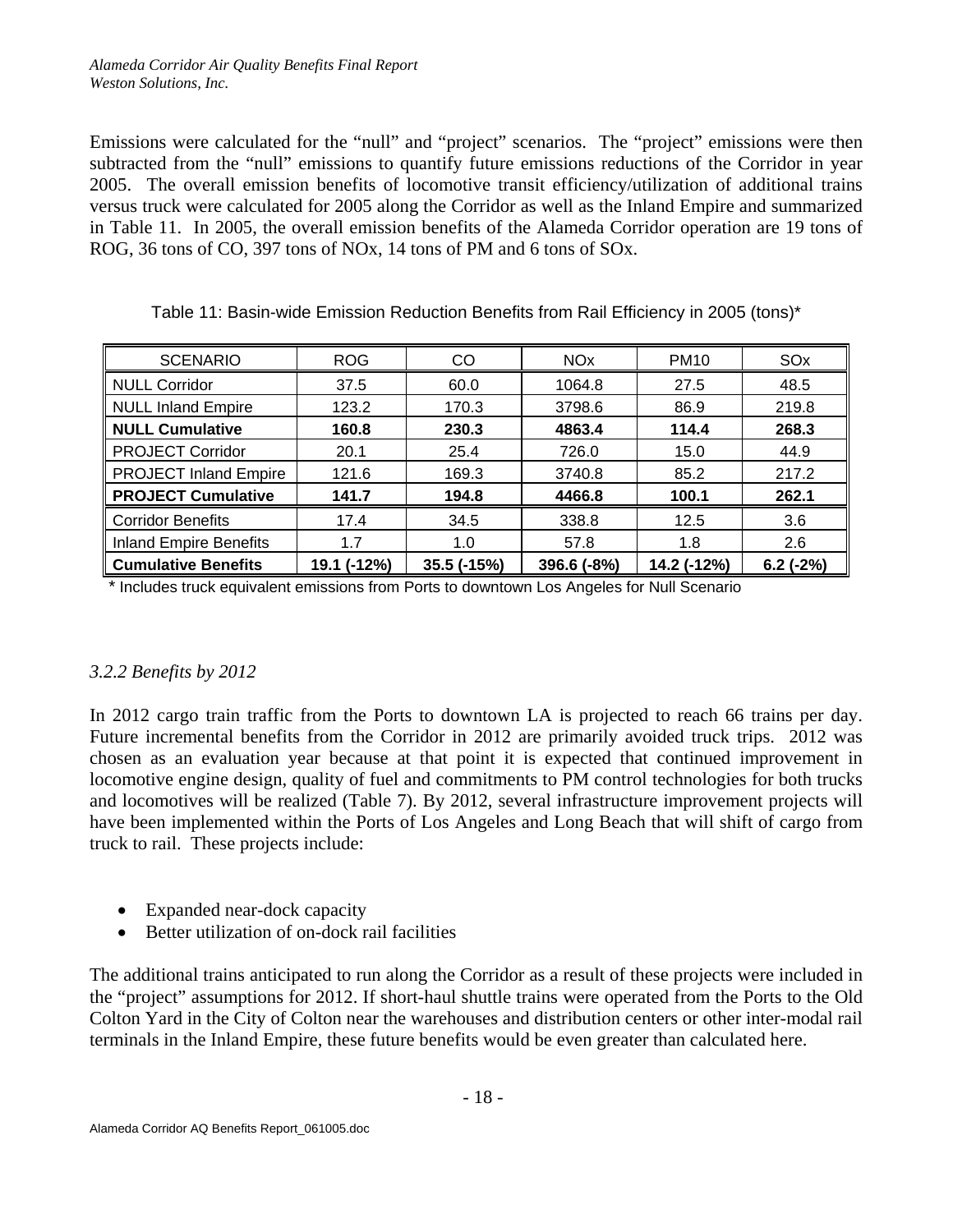Using the control measure and infrastructure project assumptions described above, the derived locomotive and truck emission factors were used to simulate emission reductions for trains utilizing the consolidated Corridor and the continuation to Cajon Summit and Beaumont Pass in 2012. Similar to the methodology employed to simulate 2005 conditions, "null" and "project" cases were developed for 2012. Tables 10 and 11 present these assumptions. By 2012, 22 additional trains will be accommodated by the Corridor that would have not been possible with pre-existing corridors. In the 2012 null scenario these train equivalents will be trucked from the Ports to either Cajon Summit or Beaumont Pass on local freeways, because all railyards will be at capacity and Cajon Summit and Beaumont Pass are possible locations for new intermodal facilities.

The assumptions used to quantify control measure improvements are as follows: future year 2012 assumptions incorporate emission reductions based on Air Quality Management Plan control measure M-14, which assumes that cleaner locomotive engines (those compliant with federal Tier II standards) will be operating in California and in the South Coast Air Basin. As a result of M-14, CARB, the railroads and EPA signed a Memorandum of Understanding providing for early introduction of clean locomotive units and requiring that a fleet average equivalent to EPA's Tier II standards be achieved by 2010. The emissions profile for future year locomotives also assumes the implementation of the California low-sulfur diesel fuel regulations (for which locomotives will have to comply by January 1, 2012).

Emission calculations for heavy-duty diesel trucks in 2012 incorporate implementation of both new emission standards and fuel programs. In December 2000, the EPA issued the final rule for the twopart strategy to reduce diesel emissions from heavy-duty trucks and buses. The EPA issued new diesel engine standards beginning in model year 2001 for all diesel vehicles over 8,500 pounds. Additional diesel standards and test procedures will begin in 2007. These standards are based on the use of highefficiency advanced emissions controls. Because most PM control devices are damaged by sulfur, EPA is also initiating a program requiring cleaner diesel fuels. Refiners will be required to start producing diesel fuel for use in highway vehicles with a sulfur content of no more than 15 parts per million (ppm), beginning June, 2006. This concentration is reduced from the current level of 500 ppm, a 97 percent reduction. These two rules will be phased in between 2006 and 2010 in order to ensure a smooth transition (Table 7).

The following assumptions were used to calculate avoided truck emissions in 2012. The pre-existing rail lines accommodate up to 44 trains per day, therefore 22 train equivalents per day have to be transported from the Ports by truck to meet the projected 2012 cargo transport demand of 66 trains per day. The heavy duty diesel truck (HDDT) emissions (lbs/day) were calculated based on 22 train equivalents (5500 trucks) by multiplying the daily vehicle miles traveled (VMT) with the corresponding emission factors, which were derived from EMFAC 2002 at average speeds of 45 mph and a combined Port of LA and Long Beach specific vehicle age distribution and assumptions for fleet replacement based on the Gateway Cities Clean Air Program.

Emissions were calculated for the "null" and "project" scenarios. Tables 12 and 13 present both the underlying assumptions and results. The "project" emissions were then subtracted from the "null" emissions to quantify future emissions reductions of the Corridor in year 2012.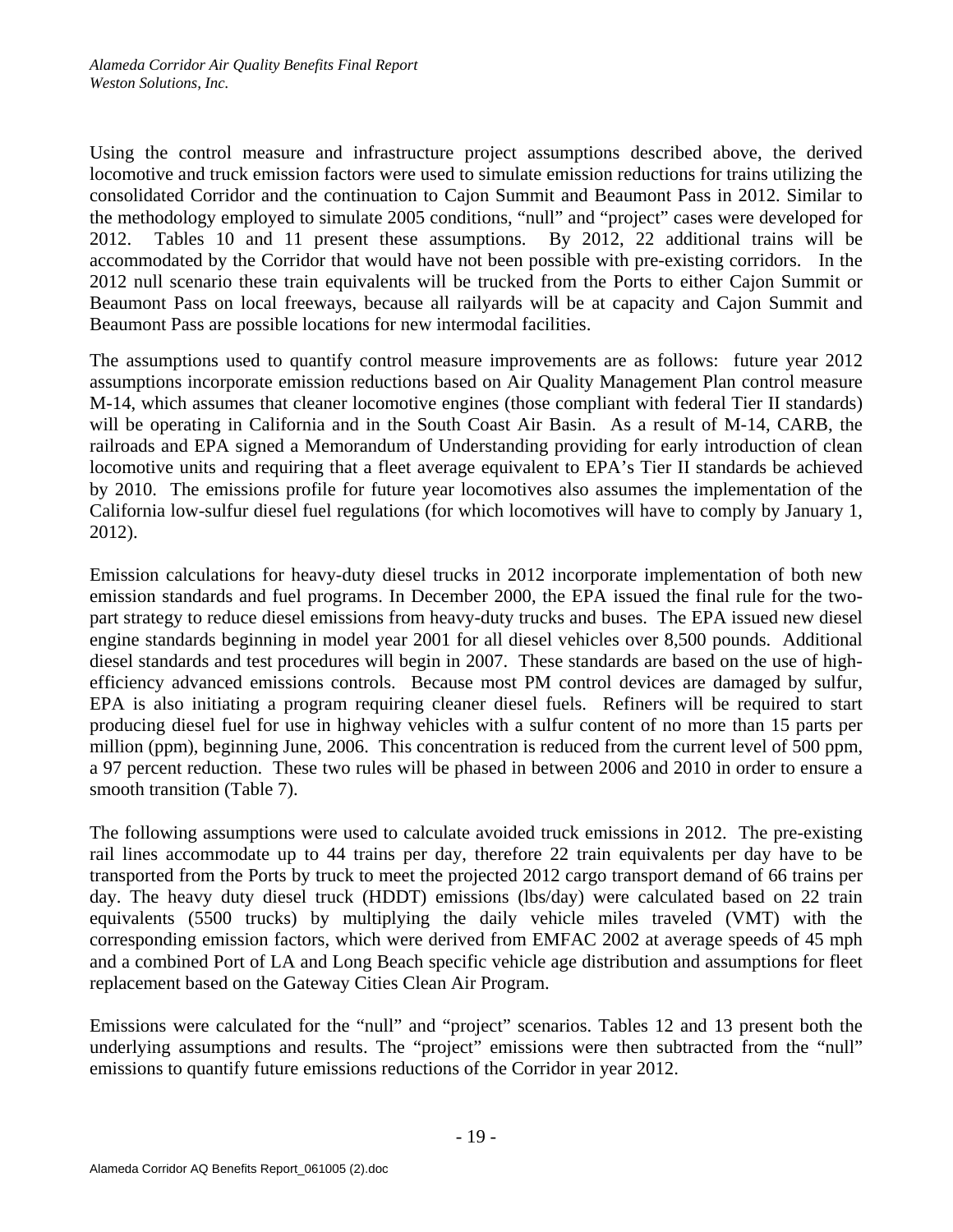Locomotive emissions (lbs/day) were calculated by multiplying the daily power consumption with the corresponding emission factors, derived from the actual locomotive duty cycles, which are more efficient along the Corridor. The daily power consumption was calculated by multiplying 66 trains per day with average train-hours on the consolidated Corridor and then on existing rail lines to either Cajon Summit or Beaumont Pass and average locomotive cycle horsepower, assuming 4 locomotives per train. The daily locomotive emissions were then annualized (tons/year).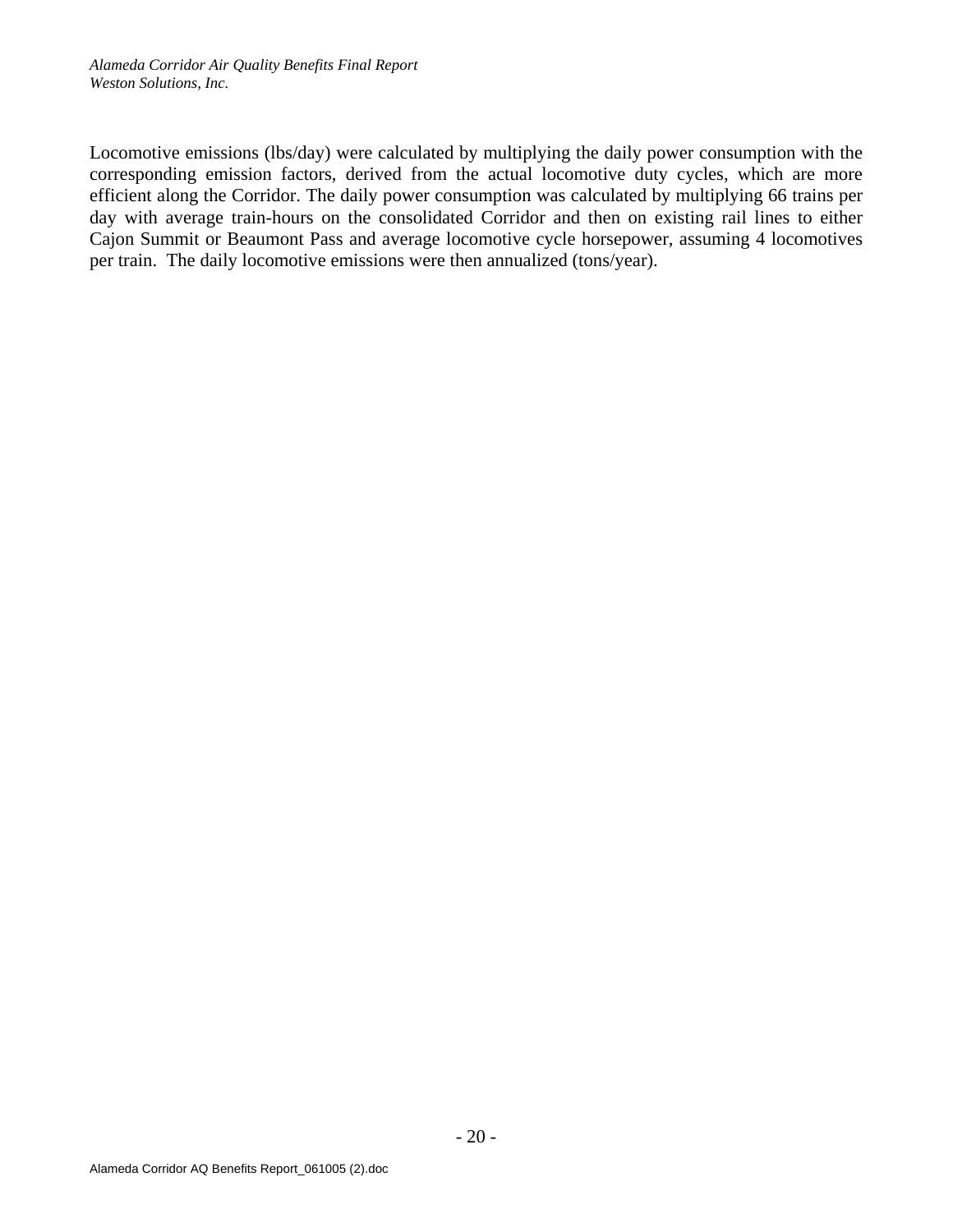#### **Table 12: 2012 NULL SCENARIO (NO PROJECT)**

|                                                            |                               |                 |              | Average     |                                                                                                       | Loco Cycle  | Daily power-                     |            |                |                       |           |                                                                  |
|------------------------------------------------------------|-------------------------------|-----------------|--------------|-------------|-------------------------------------------------------------------------------------------------------|-------------|----------------------------------|------------|----------------|-----------------------|-----------|------------------------------------------------------------------|
|                                                            |                               | Trains per      | miles        | speed       | Train-hours per                                                                                       | Horsepower  | consumption <sup>(1)</sup>       |            |                | (tons)                |           |                                                                  |
|                                                            | <b>Routing Segments</b>       | day             |              | (mph)       | Trip                                                                                                  | (bhp)       | (bhp-hr)                         | <b>ROG</b> | CO             | <b>NO<sub>x</sub></b> | <b>PM</b> | SOx                                                              |
| Ports to Redondo Jct                                       | <b>ATSF Harbor District</b>   | 15.4            |              |             | 3.42                                                                                                  | 412         | 86,630                           | 10.5       | 52.3           | 191.7                 | 7.0       | 0.2                                                              |
| Redondo to Colton Jct                                      | <b>BNSF Mainline</b>          | 15.4            | 66.6         | 40          | 2.69                                                                                                  | 1084        | 179,322                          | 21.6       | 108.2          | 396.8                 | 14.4      | 0.4                                                              |
| Colton Jct to Cajon Summit                                 | <b>BNSF Railline</b>          | 15.4            | 28.3         | 25          | 1.83                                                                                                  | 1084        | 121,917                          | 14.7       | 73.6           | 269.8                 | 9.8       | 0.2                                                              |
| Ports to Redondo Jct                                       | SP San Pedro & Wilmington     | 4.4             |              |             | 1.79                                                                                                  | 439         | 13,844                           | 1.7        | 8.4            | 30.6                  | 1.1       | 0.0                                                              |
| Redondo to Whittier                                        | SP Mainline (former)          | 4.4             | 9.7          | 40          | 0.39                                                                                                  | 1084        | 7,462                            | 0.9        | 4.5            | 16.5                  | 0.6       | 0.0                                                              |
| Ports to Whittier, along Alameda Corridor                  | via SP La Habra and Santa Ana | 8.8             |              |             | 2.24                                                                                                  | 547         | 43.110                           | 1.9        | 9.6            | 35.3                  | 1.3       | 0.0                                                              |
| Ports to Whittier, in the Inland Empire                    | via SP La Habra and Santa Ana | 8.8             |              |             | 2.24                                                                                                  | 547         | 43.110                           | 3.3        | 16.4           | 60.1                  | 2.2       | 0.1                                                              |
| Whittier to Colton Jct                                     | SP Mainline (former)          | 13.2            | 48.7         | 40          | 1.96                                                                                                  | 1084        | 112,393                          | 13.6       | 67.8           | 248.7                 | 9.0       | 0.2                                                              |
| Colton Jct to Cajon Summit                                 | (former SP & UP)              | 3.3             | 31.2         | 30          | 1.68                                                                                                  | 1084        | 24,002                           | 2.9        | 14.5           | 53.1                  | 1.9       | 0.0                                                              |
| Colton Jct to Beaumont Pass                                | SP Mainline (former)          | 9.9             | 23.3         | 30          | 1.25                                                                                                  | 1084        | 53,773                           | 6.5        | 32.5           | 119.0                 | 4.3       | 0.1                                                              |
| Ports to East LA Yard                                      | <b>UP San Pedro</b>           | 15.4            |              |             | 1.96                                                                                                  | 484         | 58,246                           | 7.0        | 35.2           | 128.9                 | 4.7       | 0.1                                                              |
| East LA Yard to Colton Jct                                 | UP Mainline (former)          | 15.4            | 62.8         | 45          | 2.25                                                                                                  | 1084        | 150,302                          | 18.1       | 90.7           | 332.6                 | 12.1      | 0.3                                                              |
| Colton Jctn to Cajon Summit                                | (former SP & UP)              | 3.85            | 31.2         | 30          | 1.68                                                                                                  | 1084        | 28,002                           | 3.4        | 16.9           | 62.0                  | 2.3       | 0.1                                                              |
| Colton Jct to Beaumont Pass                                | UP Mainline (former)          | 11.55           | 23.0         | 30          | 1.24                                                                                                  | 1084        | 61,928                           | 7.5        | 37.4           | 137.0                 | 5.0       | 0.1                                                              |
|                                                            |                               |                 |              |             |                                                                                                       |             |                                  |            |                |                       |           |                                                                  |
| Truck Data for Additional Port Cargo transported via Truck |                               | Train           | Distance per |             |                                                                                                       | Miles/Train | Daily VMT                        |            |                | (tons)                |           |                                                                  |
|                                                            |                               |                 | Trip (miles) |             |                                                                                                       | Equivalent  |                                  | <b>ROG</b> | $\overline{c}$ | <b>NO<sub>x</sub></b> | <b>PM</b> | SOx                                                              |
| Ports to end of Corridor                                   |                               | 22 <sub>2</sub> | 25           | 35          | 250                                                                                                   | 6250        | 137,500                          | 40.8       | 144.7          | 649.9                 | 14.2      | 1.1                                                              |
| Truck Traffic to Cajon Summit                              |                               | 11.275          | 79           | 45          | 250                                                                                                   | 19,750      | 222,681                          | 54.2       | 201.3          | 1149.4                | 18.9      | 1.8                                                              |
| Truck Traffic to Beaumont Pass                             |                               | 10.725          | 88           | 45          | 250                                                                                                   | 22,000      | 235,950                          | 57.4       | 213.3          | 1217.9                | 20.0      | 1.9                                                              |
| Segment                                                    | Railroad Carrier/             |                 |              | Equivalents | see NULL analysis<br>see NULL analysis<br>see NULL analysis<br>see NULL analysis<br>see NULL analysis |             | Truck<br><b>Trucks per Train</b> |            |                |                       |           | <b>Locomotive Emissions</b><br>Heavy Duty Diesel Truck Emissions |

|                         | Loco Cycle  | Daily power-               |
|-------------------------|-------------|----------------------------|
| urs per                 | Horsepower  | consumption <sup>(1)</sup> |
| p                       | (bhp)       | (bhp-hr)                   |
| $\overline{2}$          | 412         | 86,630                     |
| i9                      | 1084        | 179,322                    |
| $\overline{3}$          | 1084        | 121,917                    |
| g,                      | 439         | 13,844                     |
| ig.                     | 1084        | 7,462                      |
| $\overline{4}$          | 547         | 43,110                     |
| $\overline{4}$          | 547         | 43,110                     |
| 16                      | 1084        | 112,393                    |
| i8                      | 1084        | 24,002                     |
| $\overline{5}$          | 1084        | 53,773                     |
| $\overline{6}$          | 484         | 58,246                     |
| :5                      | 1084        | 150,302                    |
| $\overline{8}$          | 1084        | 28,002                     |
| Ά                       | 1084        | 61,928                     |
|                         |             |                            |
|                         | Truck       |                            |
|                         | Miles/Train | Daily VMT                  |
| er Trainl               | Equivalent  |                            |
| $\overline{0}$          | 6250        | 137,500                    |
| $\overline{\mathbf{0}}$ | 19,750      | 222,681                    |
| $\overline{0}$          | 22,000      | 235,950                    |
|                         |             |                            |

|                      |                                      | Locomotive and Truck Emissions (tons) |        |       |     |  |  |  |  |  |  |  |
|----------------------|--------------------------------------|---------------------------------------|--------|-------|-----|--|--|--|--|--|--|--|
|                      | <b>ROG</b><br><b>NOx</b><br>PМ<br>CO |                                       |        |       |     |  |  |  |  |  |  |  |
| Alameda Corridor     | 61.9                                 | 250.1                                 | 1036.5 | 28.3  | 1.5 |  |  |  |  |  |  |  |
| <b>Inland Empire</b> | 204.1                                | 877.1                                 | 4063.0 | 100.6 | 5.2 |  |  |  |  |  |  |  |
| Cumulative           | 266.0                                | 1127.2                                | 5099.4 | 128.9 | 6.7 |  |  |  |  |  |  |  |

#### **Table 13: 2012 PROJECT SCENARIO (CORRIDOR CONSOLIDATION)**

| Railroad Carrier/ |                                          |                         |            |                       | Average |                   | Cycle      | Daily power-               |            |       | Locomotive Emissions  |      |     |
|-------------------|------------------------------------------|-------------------------|------------|-----------------------|---------|-------------------|------------|----------------------------|------------|-------|-----------------------|------|-----|
| Segment           |                                          |                         | Trains per | miles                 | speed   | I Train-hours per | Horsepower | consumption <sup>(1)</sup> |            |       | (tons)                |      |     |
|                   |                                          | <b>Routing Segments</b> | day        |                       | (mph)   | Trip              | (bhp)      | (bhp-hr)                   | <b>ROG</b> | CO    | <b>NO<sub>x</sub></b> | PM   | sox |
| <b>BNSF</b>       | Ports to North End of Corridor           | Alameda Corridor        | 23.1       | see CORRIDOR analysis |         | 0.65              | 1361       | 81,742                     | 9.9        | 49.3  | 180.9                 | 6.6  | 0.2 |
|                   | North End of Corridor to Colton Jct      | <b>BNSF Mainline</b>    | 23.1       | 66.6                  | 40      | 2.69              | 1084       | 268.982                    | 32.5       | 162.3 | 595.2                 | 21.6 | 0.5 |
|                   | Colton Jct to Cajon Summit               | <b>BNSF Line</b>        | 23.1       | 28.3                  | 25      | 1.83              | 1084       | 182,876                    | 22.1       | 110.4 | 404.7                 | 14.7 | 0.4 |
|                   | Ports to end of Corridor                 | Alameda Corridor        | 42.9       | see CORRIDOR analysis |         | 0.65              | 1361       | 151,806                    | 18.3       | 91.6  | 335.9                 | 12.2 | 0.3 |
|                   | End of Corridor to Colton Jct (SP Route) | SP Mainline             | 19.8       | 58.4                  | 40      | 2.35              | 1084       | 202,169                    | 24.4       | 122.0 | 447.4                 | 16.3 | 0.4 |
|                   | End of Corridor to Colton Jct (UP Route) | UP Mainline             | 23.1       | 62.8                  | 45      | 2.25              | 1084       | 225.453                    | 27.2       | 136.1 | 498.9                 | 18.1 | 0.5 |
|                   | Colton Jct to Cajon Summit               | SP Route (former)       | 10.73      | 31.2                  | 30      | 1.68              | 1084       | 78,006                     | 9.4        | 47.1  | 172.6                 | 6.3  | 0.2 |
|                   | Colton Jct to Beaumont Pass              | UP/ SP (former) Route   | 32.18      | 23.0                  | 30      | 24. ا             | 1084       | 172,513                    | 20.8       | 104.1 | 381.8                 | 13.9 | 0.3 |

| r                                | <b>Locomotive Emissions</b> |       |                       |       |     |  |  |  |  |
|----------------------------------|-----------------------------|-------|-----------------------|-------|-----|--|--|--|--|
| $n^{(1)}$                        | (tons)                      |       |                       |       |     |  |  |  |  |
|                                  | <b>ROG</b>                  | CО    | <b>NO<sub>x</sub></b> | PM    | SOx |  |  |  |  |
|                                  | 9.9                         | 49.3  | 180.9                 | 6.6   | 0.2 |  |  |  |  |
|                                  | 32.5                        | 162.3 | 595.2                 | 21.6  | 0.5 |  |  |  |  |
|                                  | 22.1                        | 110.4 | 404.7                 | 14.7  | 0.4 |  |  |  |  |
|                                  | 18.3                        | 91.6  | 335.9                 | 12.2  | 0.3 |  |  |  |  |
|                                  | 24.4                        | 122.0 | 447.4                 | 16.3  | 0.4 |  |  |  |  |
|                                  | 27.2                        | 136.1 | 498.9                 | 18.1  | 0.5 |  |  |  |  |
|                                  | 9.4                         | 47.1  | 172.6                 | 6.3   | 0.2 |  |  |  |  |
|                                  | 20.8                        | 104.1 | 381.8                 | 13.9  | 0.3 |  |  |  |  |
| <b>Alameda Corridor</b>          | 28.2                        | 141.0 | 516.8                 | 18.8  | 0.5 |  |  |  |  |
| <b>Inland Empire</b>             | 136.4                       | 682.0 | 2500.6                | 90.9  | 2.3 |  |  |  |  |
| Cumulative                       | 164.6                       | 822.9 | 3017.4                | 109.7 | 2.7 |  |  |  |  |
|                                  |                             |       |                       |       |     |  |  |  |  |
| <b>Alameda Corridor Benefits</b> | 33.7                        | 109.1 | 519.6                 | 9.5   | 1.0 |  |  |  |  |
| <b>Inland Empire Benefits</b>    | 67.7                        | 195.1 | 1562.4                | 9.7   | 3.0 |  |  |  |  |
| <b>Cumulative Benefits</b>       | 101.4                       | 304.2 | 2082.0                | 19.1  | 3.9 |  |  |  |  |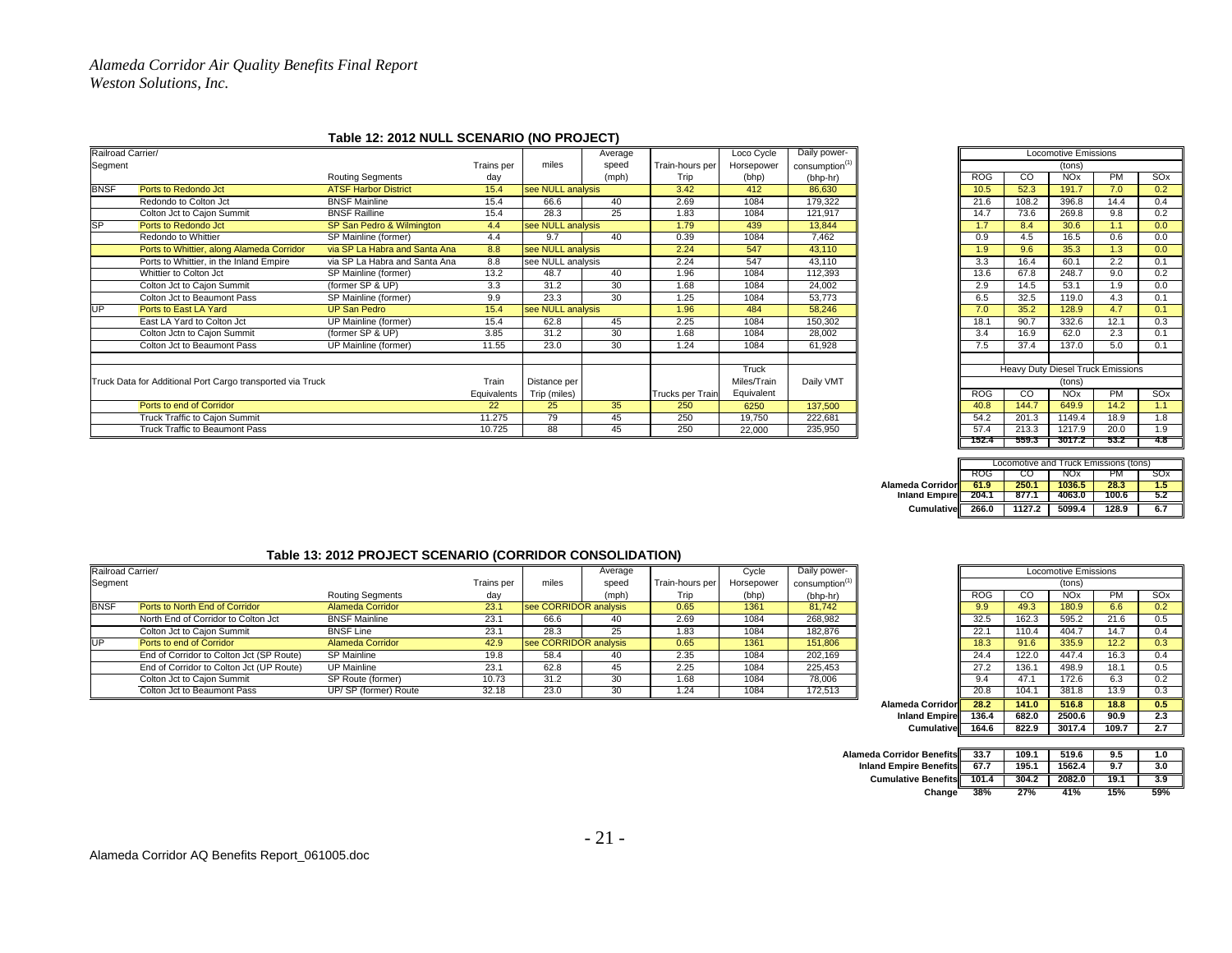The overall benefits of locomotive efficiency and utilization of additional trains versus truck were calculated for 2012 and summarized in Table 14.

| <b>SCENARIO</b>               | <b>ROG</b>   | CO.          | <b>NO<sub>x</sub></b> | <b>PM10</b>      | SO <sub>x</sub> |
|-------------------------------|--------------|--------------|-----------------------|------------------|-----------------|
| <b>NULL Corridor</b>          | 61.9         | 250.1        | 1036.5                | 28.3             | $1.5\,$         |
| <b>NULL Inland Empire</b>     | 204.1        | 877.1        | 4063.0                | 100.6            | 5.2             |
| <b>NULL Cumulative</b>        | 266.0        | 1127.2       | 5099.4                | 128.9            | 6.7             |
| <b>PROJECT Corridor</b>       | 28.2         | 141.0        | 516.8                 | 18.8             | 0.5             |
| <b>PROJECT Inland Empire</b>  | 136.4        | 682.0        | 2500.6                | 90.9             | 2.3             |
| <b>PROJECT Cumulative</b>     | 164.6        | 822.9        | 3017.4                | 109.7            | 2.7             |
| <b>Corridor Benefits</b>      | 33.7         | 109.1        | 519.6                 | 9.5              | 1.0             |
| <b>Inland Empire Benefits</b> | 67.7         | 195.1        | 1562.4                | 9.7              | 3.0             |
| <b>Cumulative Benefits</b>    | 101.4 (-38%) | 304.2 (-27%) | 2082.0 (-41%)         | $(-15%)$<br>19.1 | 3.9 (-59%)      |

Table 14: Basin-wide Emission Reduction Benefits from Rail Efficiency in 2012 (tons)\*

\* Includes truck equivalent emissions for Null Scenario

In 2012, the overall benefits of Corridor operation are 101 tons of ROG, 304 tons of CO, 2082 tons of NOx, 19 tons of PM and 4 tons of SOx.

3.3 Future Air Quality Tradeoffs in Locomotive versus Truck Emissions:

There are air quality benefits to be realized by switching truck cargo to locomotive transport because trains can transport freight more efficiently than trucks. To illustrate this benefit, we compared emissions of trucks and trains on a lbs/1000 TEU basis from 2002 to 2012. Emissions from locomotives traveling from the Ports to Inland Empire were projected by year from 2002 to 2012. In Figure 6, the NOx emissions profile (lbs/1000 TEU) for locomotives traveling to Inland Empire is compared on a yearly basis from 2002 to 2012 with the emissions profile of the equivalent number of trucks traveling to the same destination. Figure 7 presents a similar comparison for the PM10 emissions profile of locomotives and trucks. It should be noted that NOx and PM emission control technologies are being implemented throughout the period of the analysis and therefore show reduction in NOx and PM emissions for both trains and trucks over time.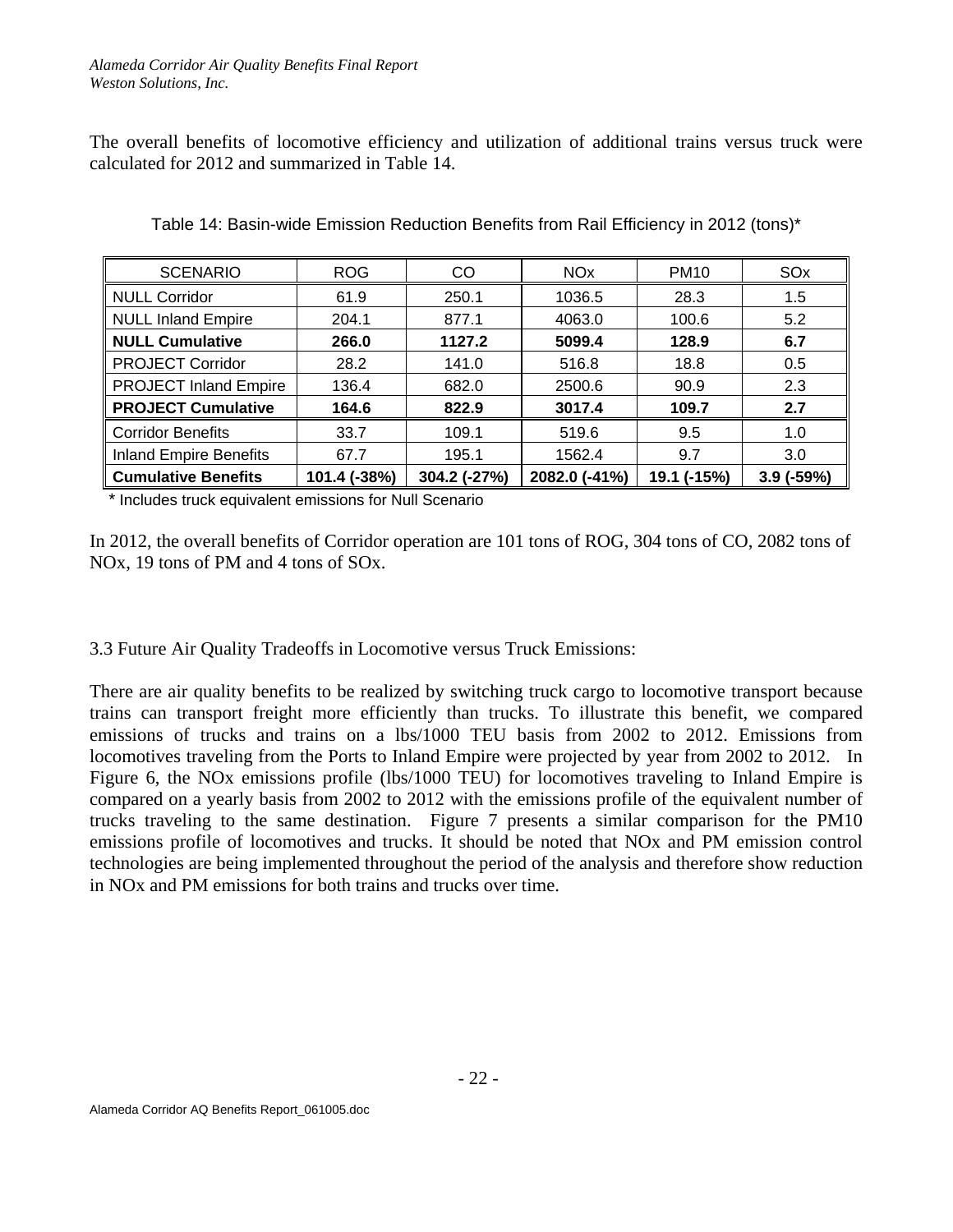

With respect to NOx, the emissions profile for locomotives decreases more dramatically than for trucks. The NOx reduction for locomotives in 2010 is related to the implementation of the Memorandum of Understanding (MOU) between railroads and EPA, providing for early introduction of clean locomotive units, requiring a fleet average equivalent to EPA's Tier II standards by 2010. The overall analysis for NOx trends shows that it is 2.4 to 4.5 times more efficient on an emissions basis to haul cargo by locomotive than by truck.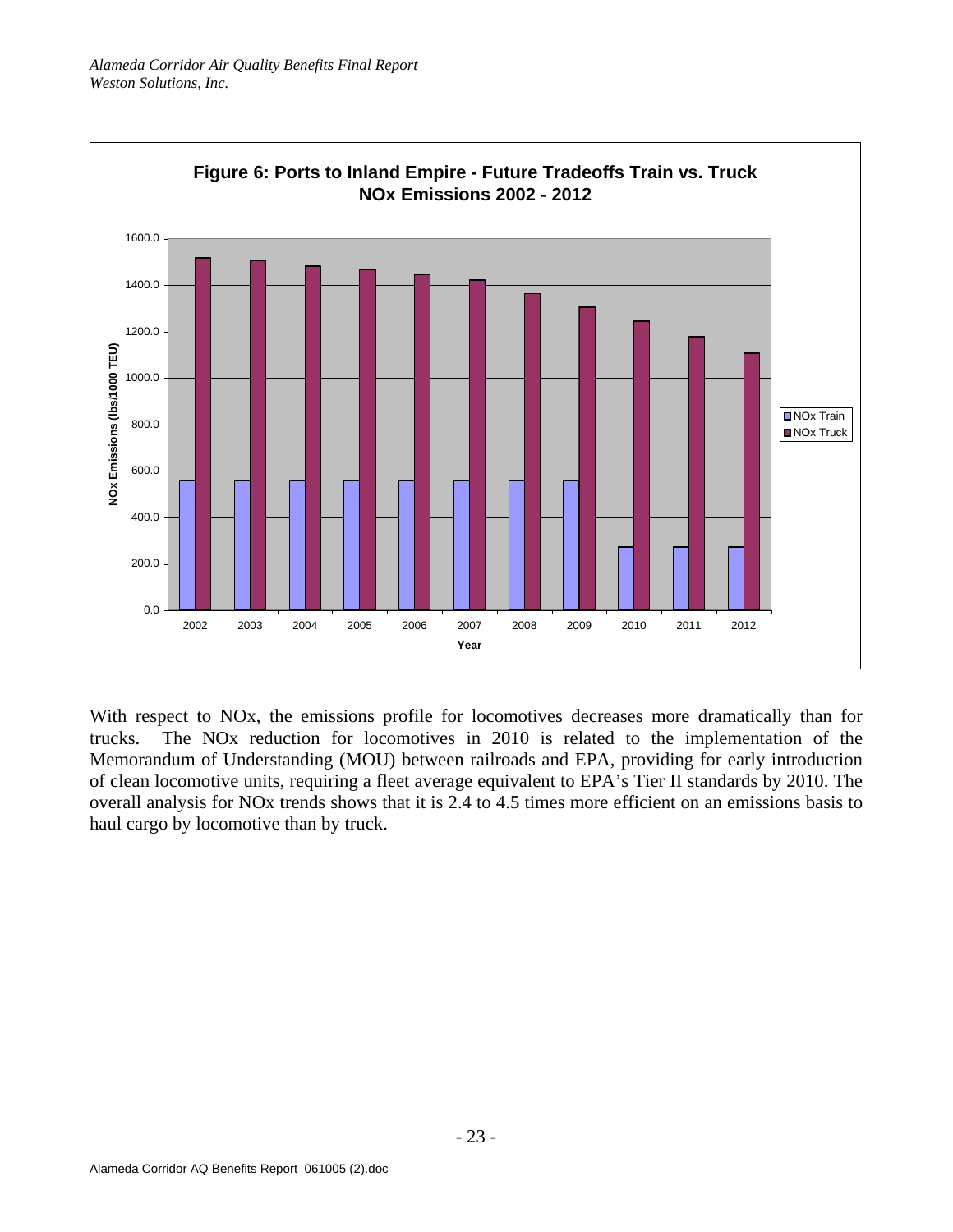With respect to PM10 emissions, both locomotives and trucks show reductions over time. The PM10 reduction for locomotives in 2010 is related to the implementation of the EPA Tier II locomotive emissions standard. The analysis of PM10 emissions also shows that overall it is 2 to 3 times more efficient on an emissions basis to haul cargo by locomotive than by truck.

Therefore, it is important in any air quality planning effort to avoid any regulation that causes a shift from locomotive to truck transport. In fact, a shift from locomotive to truck transport will actually increase overall cargo transport emissions in the South Coast Air Basin.

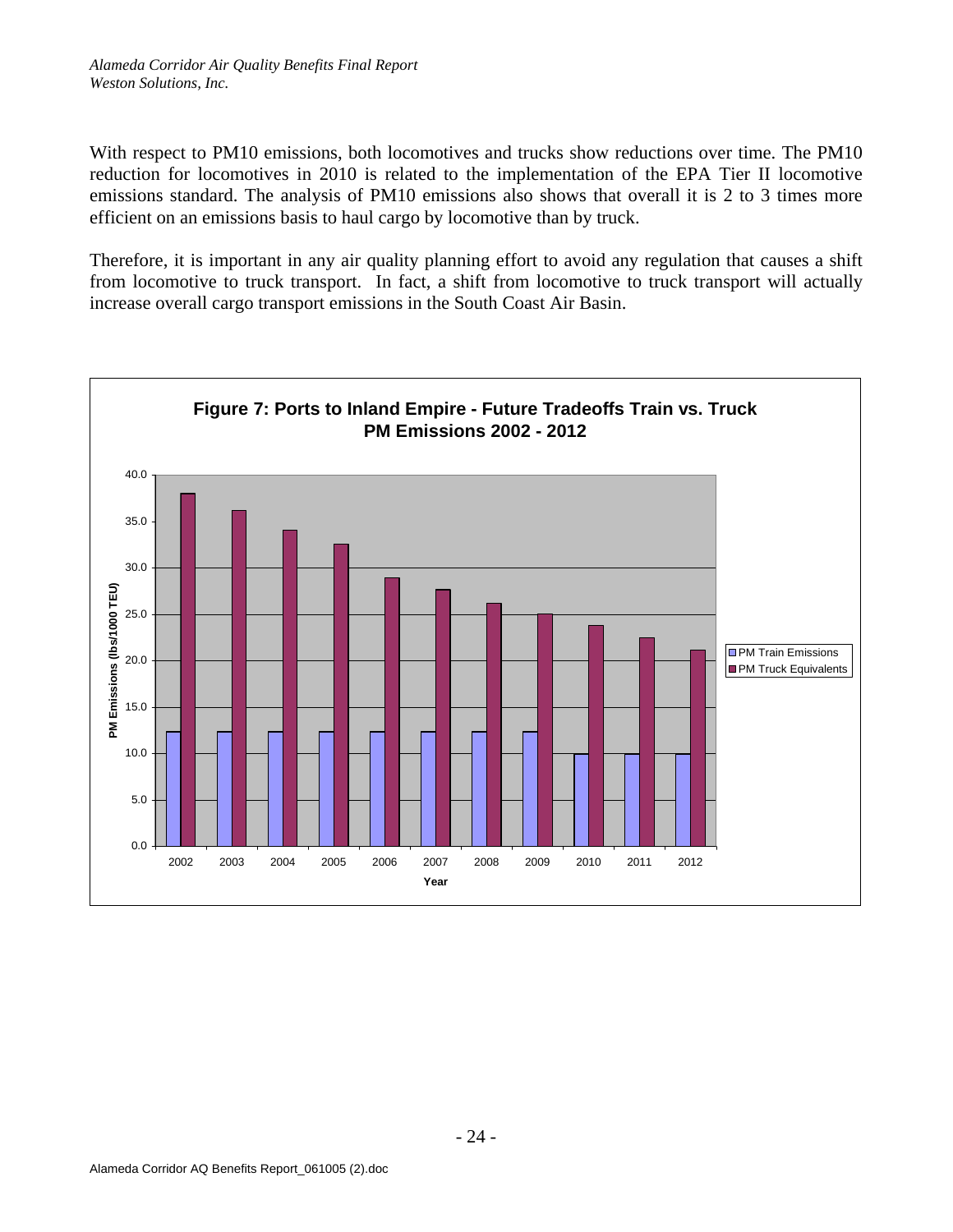### 3.4 Other Current and Future Public Health Benefits:

The Alameda Corridor has and will continue to make other contributions to public health and safety both along the Corridor and within the SCAB. These benefits include reduction of regional cancer risk, reduced risk of hazardous material (hazmat) release, increased mass transit efficiencies, and development of additional future diesel risk mitigation strategies.

### *3.4.1 Reduction in Cancer Risk*

The air quality benefits summarized above relate to reduced air emissions from combustion of diesel fuel by locomotives. The California EPA Office of Environmental Health Hazard Assessment has summarized health effects of diesel exhaust<sup>11</sup>. (Health Effects of Diesel Exhaust Fact Sheet, August 2002). The combustion products of this fuel contain compounds considered to be carcinogenic. Therefore, by reducing the amount of fuel burned per trip, operation of the Corridor has produced a regional reduction in cancer burden in the South Coast Air Basin.

### *3.4.2 Risk of Hazardous Material Release*

The risk of hazardous materials releases from rail transportation was also reduced by construction of the Corridor. Reductions in risk occur due to the fact that grade separation removes the opportunity for trains and vehicles to come in physical contact and the depressed nature of the Corridor increases its ability to better contain any release that might occur. A transportation risk assessment<sup>12</sup> was conducted to evaluate the risk posed to the train crew on the Alameda Corridor with regards to the release of hazardous materials caused by train accidents. The risk assessment results were then compared to a previous risk assessment conducted on the former track. (ABSG Consulting, Inc., 2002)

The results of the study indicated that the grade separations facilitated a substantial improvement with regards to the ability to efficiently time traffic signals along the Alameda Corridor, resulting in reduced accident frequency and likelihood of hazardous materials release. More specifically, the study concluded:

- The frequency of a train accident in the Corridor is almost an order of magnitude smaller than that of the former track (probably because of the elimination of crossings, major track improvements and track upgrade from Class 2 to 4 (Federal Railroad Administration Standards).
- Hazmat release potential is approximately 4.5 times lower even though the speed of locomotives traveling along the Corridor is more than two times higher.
- The risk of fatality is lower by a factor of 2.5 than that of the former track, even though there are more trips per day along the Alameda Corridor.

Rail transport is generally safer than truck transport. Nationally in year 2002, a total of 1,055 releases occurred involving hazardous materials on the rails versus 14,964 on trucks. The industry's train accident rate has fallen 64% from 1980 to 2000 and during the 1990's railroads invested nearly \$140 billion to maintain, improve and expand tracks and equipment, adding safety with each new investment.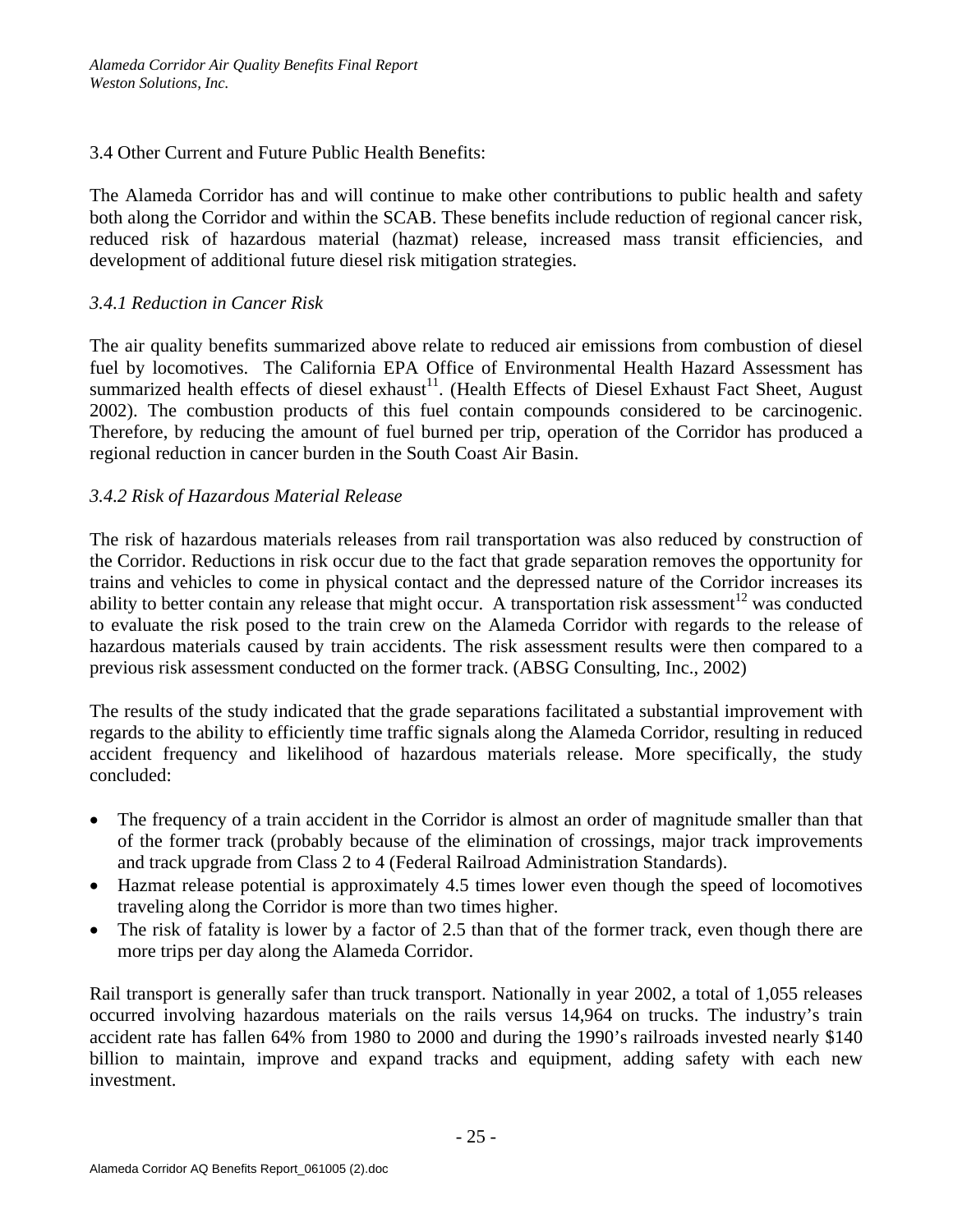### *3.4.3 Other Transit Improvement Benefits*

There are other improvements in non-locomotive transit along the Corridor which contribute to public health benefits in adjacent communities:

- The Alameda Corridor decreases the total time a cargo train takes to reach its destination. Consequently, the railroads have been able to eliminate crew changes in downtown Los Angeles, eliminating the 30 to 45 minute idling time it would take to facilitate the change in personnel.
- Due to the elimination of vehicle delays at grade crossings, emergency response times are faster so people requiring emergency care are better served along the Corridor.
- Improvements in the MTA bus service have been realized. There has been an estimated savings of 15,000 hours of passenger delay per day for transit vehicles that used to wait at rail crossings. People using transit vehicles are able to get to their destination more quickly than before.
- Metro Rapid Bus Lines with newer lines, additional passenger stops and reduced delays have been added along the Corridor, increasing ridership levels.
- The grade separation of Redondo Junction constructed in 2001 has improved the performance of passenger trains along that route, allowing those trains to travel at higher speeds (increasing from 15 to 45 miles per hour) saving 5 to 7 minutes per trip.

These additional improvements also translate into additional regional air quality benefits for the South Coast District, although not specifically quantified in this report.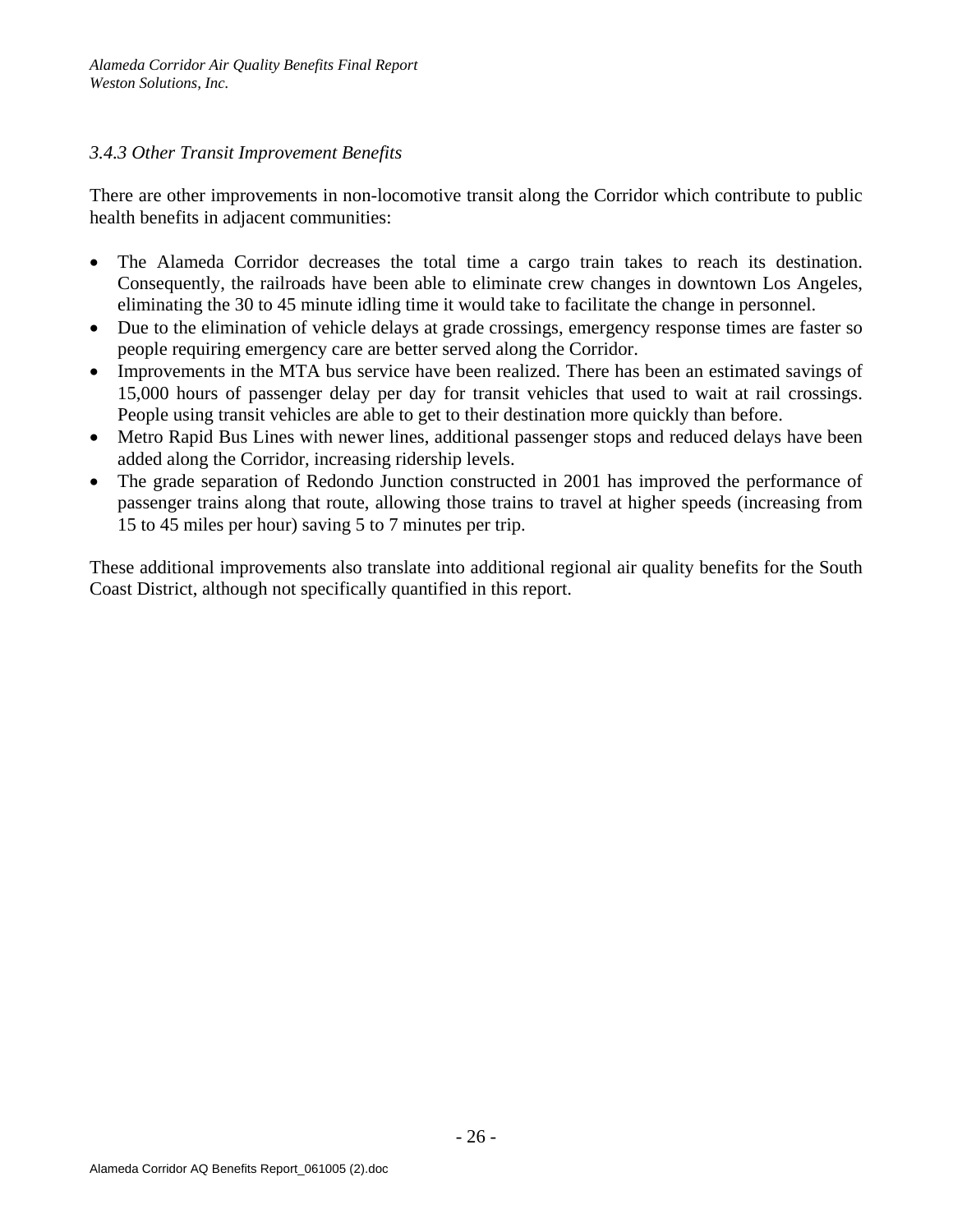## **4. SUMMARY AND CONCLUSIONS**

The Alameda Corridor has demonstrated significant air quality benefits since it opened for operation in April 2002. These benefits are realized through shorter routes, faster transit times, and the elimination of vehicle delay both along the Corridor and along pre-existing rail lines. Cumulatively since 2002, the project has reduced the pollutant burden of the South Coast Air Basin by 254 tons of ROG; 2372 tons of CO; 1170 tons of NOx; 48 tons of PM; and 20 tons of SOx.

Future basin-wide benefits from the Corridor are also projected. These benefits consist of the same types of benefits already realized by the Corridor as well as avoided truck trips due to the increased capacity of the Corridor via rail versus alternate truck routes. The overall emission reductions projected for 2005 are as follows: 19 tons of ROG; 36 tons of CO; 397 tons of NOx; 14 tons of PM and 6 tons of SOx.

Projected 2012 benefits from the Corridor take into account the imposition of control measures for both locomotives and trucks, as well as the implementation of several infrastructure projects within the Ports that will increase their ability to transfer cargo to trains. The overall emission reductions for 2012 are projected as follows: 101 tons of ROG; 304 tons of CO; 2082 tons of NOx; 19 tons of PM; and 4 tons of SOx. Projected benefits for 2012 would be even greater, if short-haul shuttle trains from the Ports to the Inland Empire and grade separations along Alameda Corridor East Program areas were implemented.

For the years 2002 to 2012 Corridor emissions benefits will remain relatively constant, even with significant growth in the number of trains per day. The overall emission profile for locomotive transport along the Corridor to the Inland Empire was compared to the emission profile for truck transport to the same destination. That comparison indicates that locomotives along the Corridor continue to produce between 2.4 and 4.5 times less NOx and between 2 and 3 times less PM10 than trucks in both current and future years, even as locomotives and trucks become cleaner.

Other current and future benefits include reduction of cancer risk, reduced risk of hazardous material (hazmat) release, and other mass transit improvements. Imposing prohibitively expensive control technologies on locomotives that cause an economic shift to truck transport will not contribute to regional air quality improvements. In fact, it could actually result in an increase in pollutant burden. The most prudent approach to achieving air quality benefits while accommodating growth in cargo transport in the SCAB is to continue to provide incentives to utilize consolidated locomotive freight transport corridors.